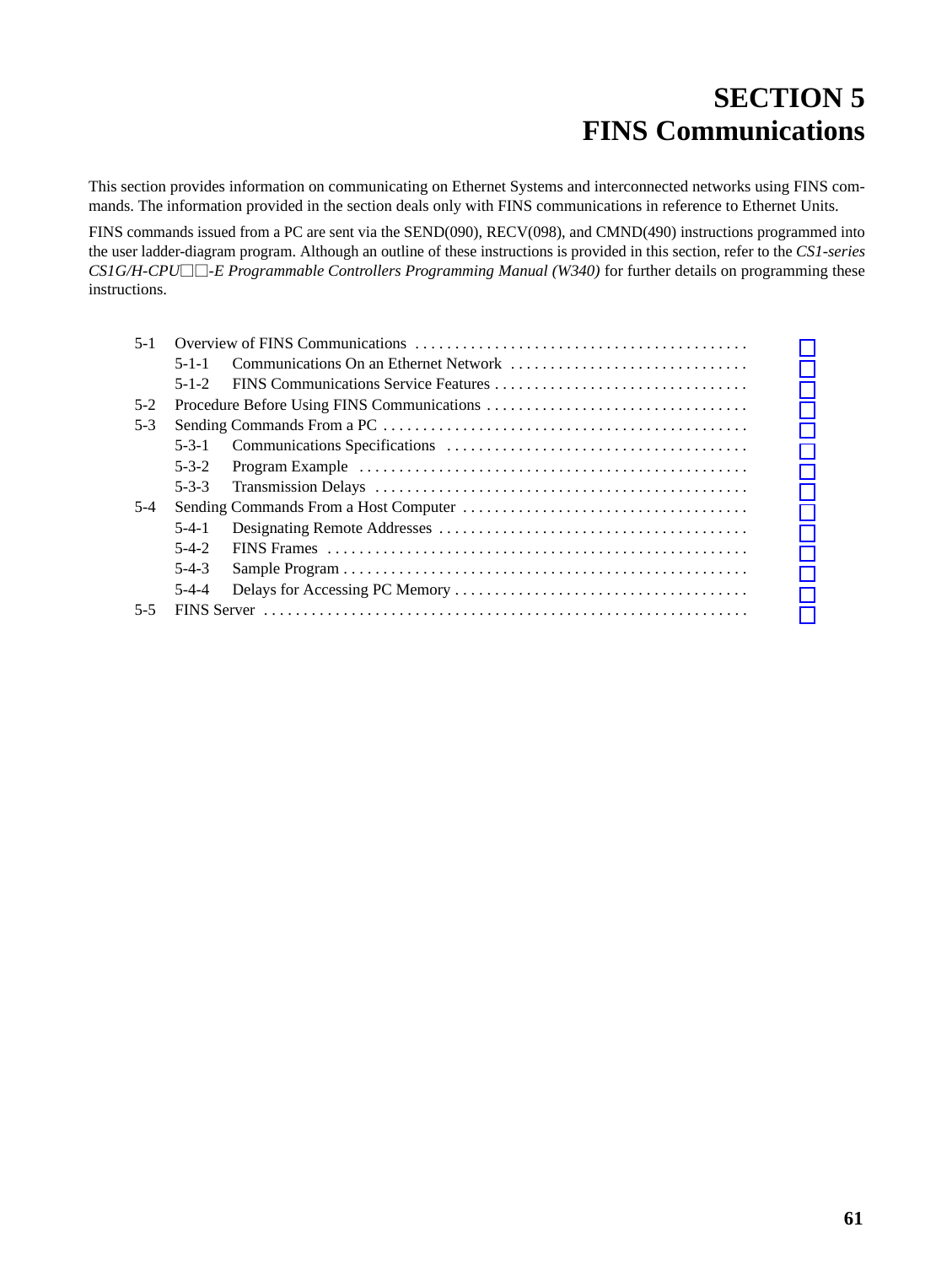# <span id="page-1-0"></span>**5-1 Overview of FINS Communications**

The FINS communications service enables client control of operations such as reading or writing server PC memory area data without the need to program these operations into the server PC user program. The Ethernet Unit uses a dedicated UDP/IP port to execute the FINS communications service. (Refer to FINS UDP Port Number unde[r](#page-3-0) 4-2-1 Settings.)

## **5-1-1 Communications On an Ethernet Network**

Data is sent and received as UDP packets on an Ethernet network. The FINS port number (default value: 9600) set in the CPU Bus Unit System Setup is used for FINS communications. (Refer to [4](#page-2-0)-2 CPU Bus Unit System Setup.)



When a FINS command is issued from the Ethernet Unit, the IP address is found from the FINS address specified by CMND(490). For details, refer to 3-1 Before Operation.

**Note** The UDP/IP protocol does not provide communications control to ensure communications reliability. Consequently, the FINS communications services using the UDP/IP protocols cannot guarantee that any message arrived safely and unaltered at the destination. Methods to ensure reliability, such as retries and appropriate processing of FINS responses, must be programmed into the user application.

# **5-1-2 FINS Communications Service Features**

The FINS communications service is a function for controlling operations such as sending and receiving data, changing modes, and so on, between nodes on OMRON factory automation networks. It provides the following features.

- Communications instructions are executed in the user program.
- Writing data, changing modes, reading detailed information about Units, and so on, can be executed without any particular knowledge of communications procedures or network classification.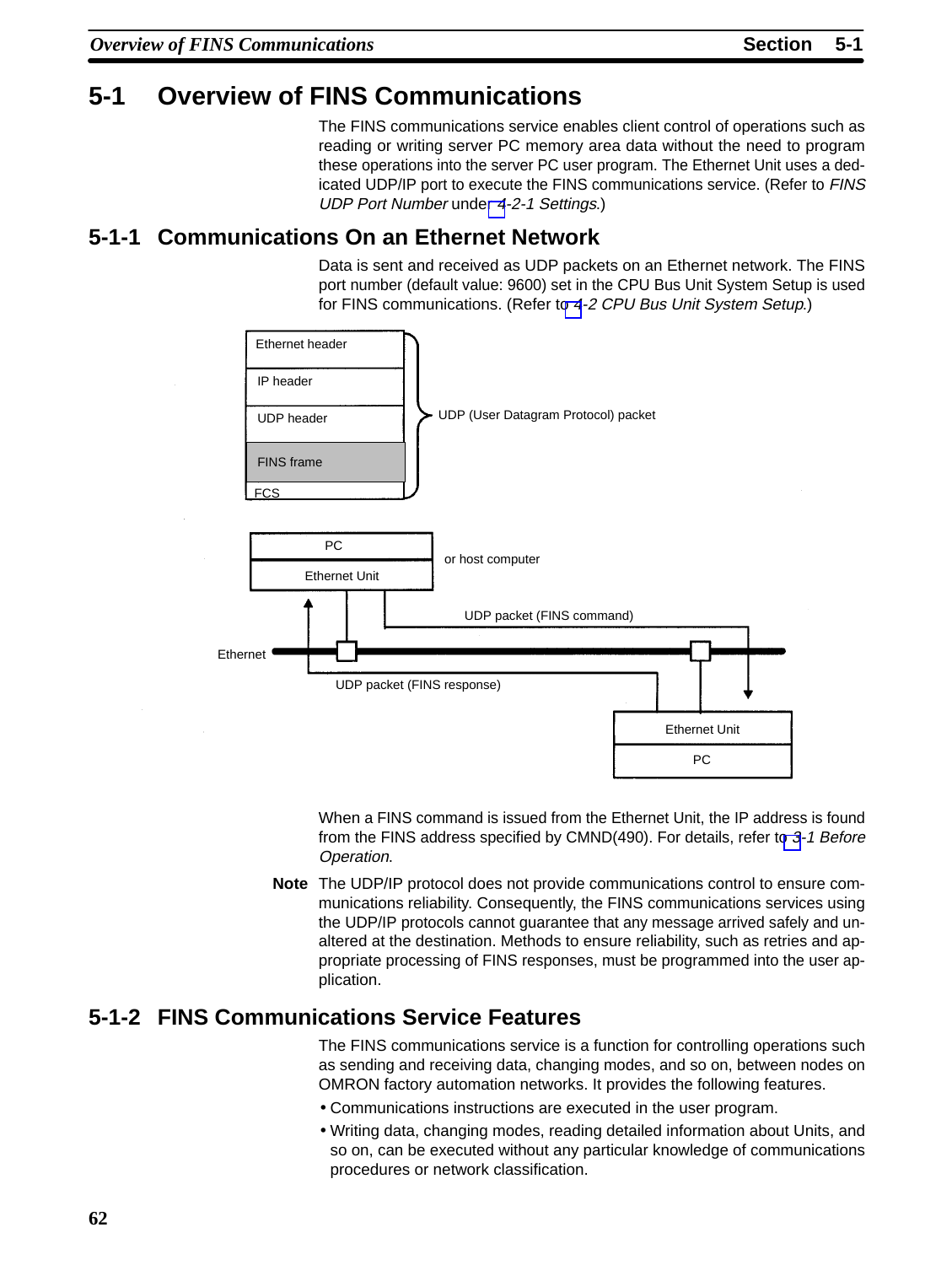- <span id="page-2-0"></span>• Units and Boards that support FINS commands return responses automatically, so there is no need for a program at the receiving end.
- The FINS communications service is mainly used between OMRON CPU Bus Units, CPU Units, and Support Boards for FA Computers. By correctly setting information such as headers, however, it can also be used from ordinary Ethernet communications devices.

The FINS communications service can be used from a PC with either of the following three instructions:

## • **SEND(090)/RECV(098)**

SEND(090) and RECV(098) are used to send and receive data (area reading and writing).

## • **CMND(490)**

CMND(490) is used to send FINS commands. The particular FINS commands that are supported vary depending of the type of Unit or Board. For details on FINS commands addressed to Ethernet Units, refer to Section [1](#page-0-0)1 FINS Commands Addressed to Ethernet Units. For details regarding FINS commands addressed to CS1-series CPU Units, refer to the CS1-series CS1G/H-CPU<sup>-</sup>E Programmable Controllers Communications Commands Reference Manual (W342).

The following table shows how the FINS communications service is used by the communications source and destination, for PC to PC and host computer to PC.

| Local node to remote node | SEND(090)/RECV(098)                                                                                                                                                                                                     | CMND(490) (FINS commands)                                                                                                                                                                                                       |  |  |
|---------------------------|-------------------------------------------------------------------------------------------------------------------------------------------------------------------------------------------------------------------------|---------------------------------------------------------------------------------------------------------------------------------------------------------------------------------------------------------------------------------|--|--|
| PC to PC                  | • When the PC executes SEND(090) or<br>RECV(098), a program is not required for<br>receiving a response.                                                                                                                | • When the PC executes CMND(490), a<br>program is not required for receiving a re-<br>sponse.                                                                                                                                   |  |  |
|                           | • When the PC receives a SEND(090) or<br>RECV(098) instruction, a program is not<br>required for processing the instruction.                                                                                            | • When the PC receives a CMND(490) in-<br>struction, a program is not required for<br>processing the instruction.                                                                                                               |  |  |
|                           | <b>CPU Unit</b><br><b>CPU Unit</b><br><b>PC</b><br><b>PC</b><br>0<br>$\mathbb I$<br>ា<br>$H \mapsto$ SEND<br>User program                                                                                               | <b>Ethernet Unit</b><br>CPU Unit<br><b>CPU Unit</b><br><b>PC</b><br><b>PC</b><br>$\mathbb I$<br>∵n.<br>When addressed to<br>НН CMMD<br>CPU Unit<br>User program                                                                 |  |  |
| Host computer to PC       | and processing responses.<br>• If the PC receives a SEND(090) or RECV(098) instruction, a program is not required for<br>processing the instruction.<br>Ethernet Unit<br>CPU Unit<br>When addressed to CPU Unit<br>Data | • The host computer issues the data for the SEND(090)/RECV(098) or CMND(490) in-<br>struction as a UDP datagram. Programs are required for sending data and for receiving<br>Host computer<br>UDP packet issued by user program |  |  |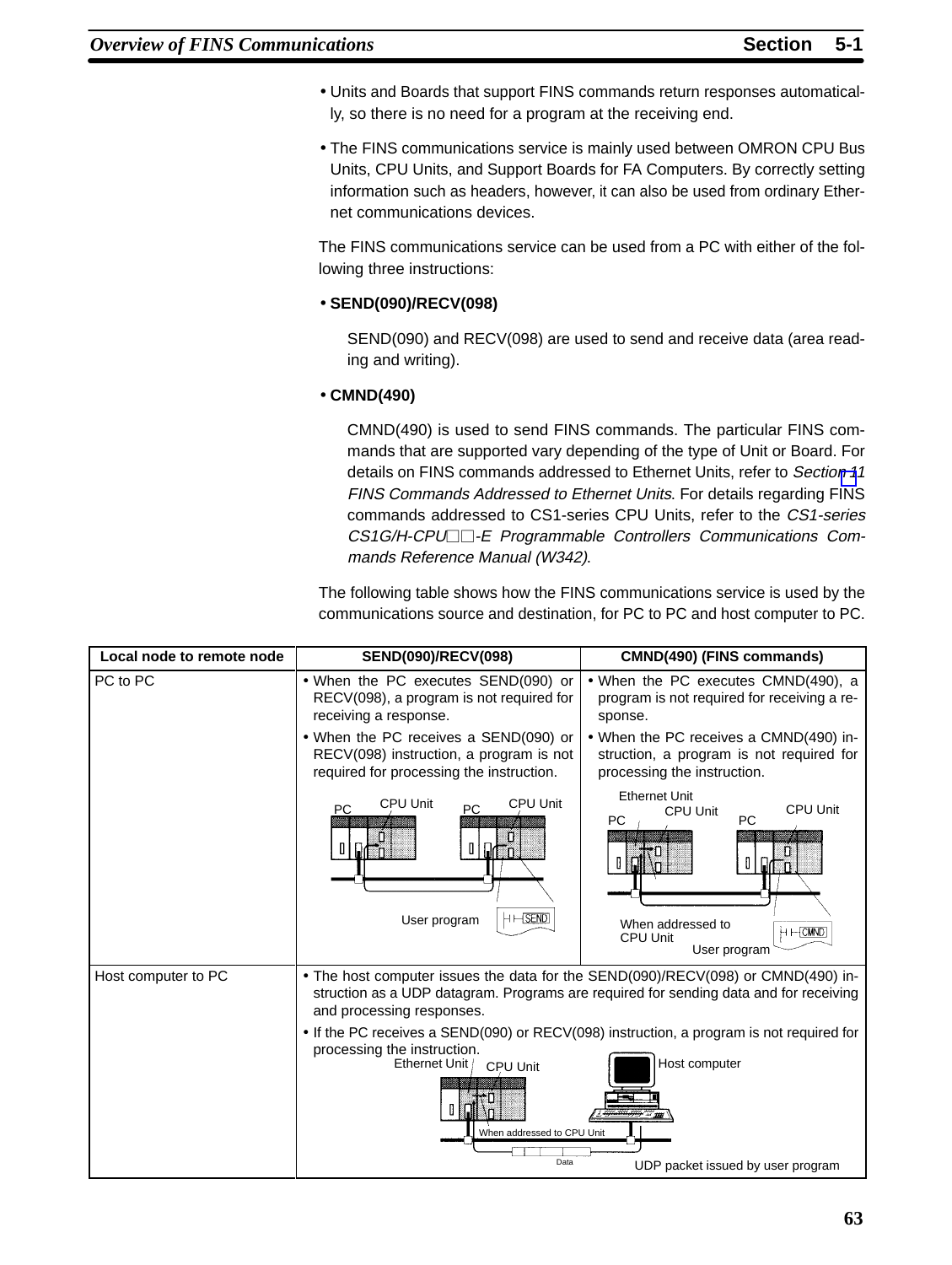# <span id="page-3-0"></span>**5-2 Procedure Before Using FINS Communications**

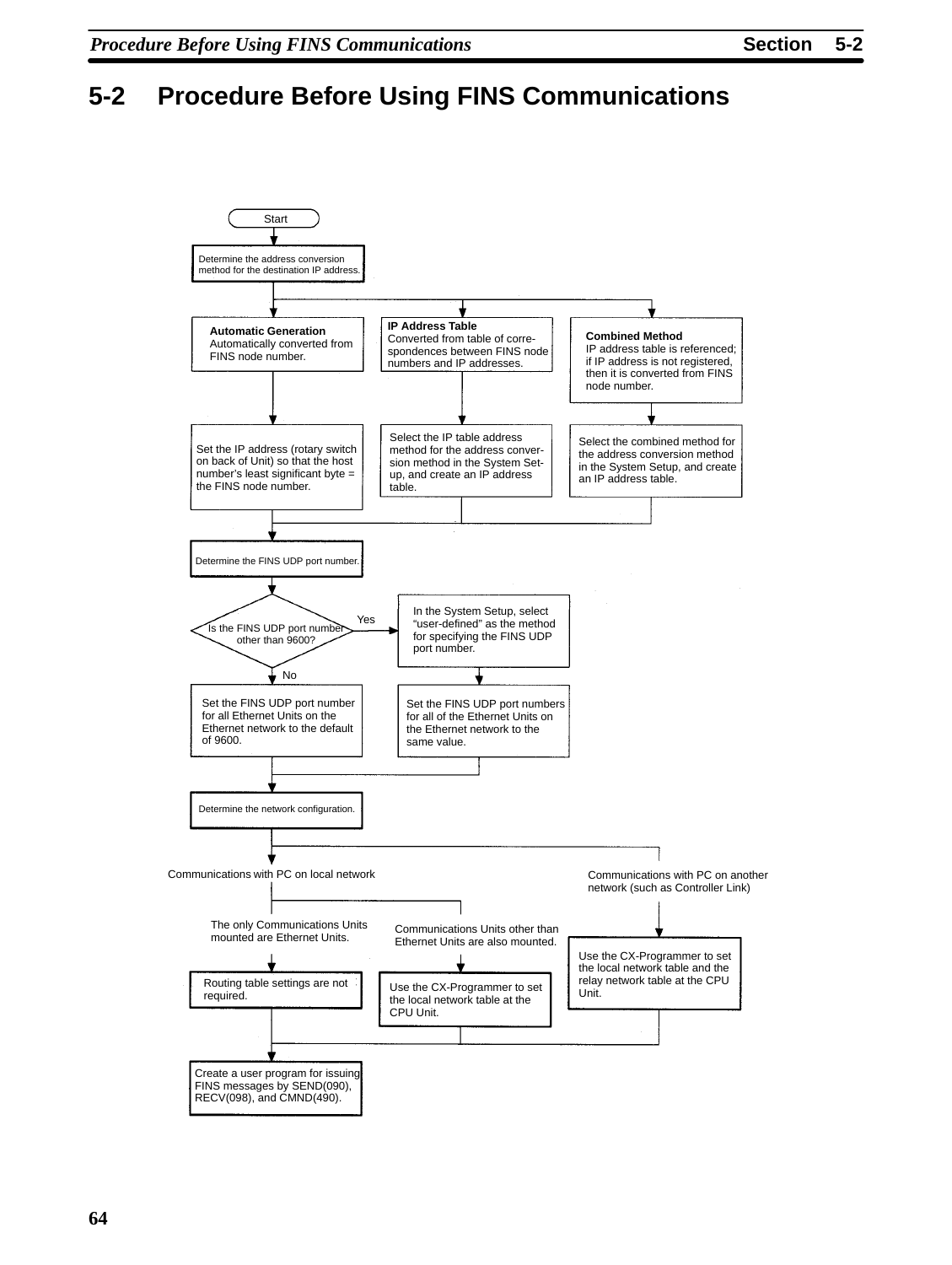# <span id="page-4-0"></span>**5-3 Sending Commands From a PC**

FINS commands can be sent from the user's ladder-diagram program in the PC by using the SEND(090), RECV(098), and CMND(490) instructions.

SEND(090): Writes I/O data from the local node to another node. RECV(098): Reads I/O data from another node to the local node. CMND(490): Issues FINS commands for controlling operations such as sending and receiving I/O memory data to and from other nodes, reading information regarding other nodes, and so on.

# **5-3-1 Communications Specifications**

The following table shows the specifications for PC communications using the SEND(090), RECV(098), and CMND(490) instructions.

| ltem                          | <b>Specifications</b>                                                                                                                                                                                                                           |  |  |  |  |
|-------------------------------|-------------------------------------------------------------------------------------------------------------------------------------------------------------------------------------------------------------------------------------------------|--|--|--|--|
| Destination                   | SEND(090), RECV(098), CMND(490) instructions<br>1:1<br>1:N SEND(090), CMND(490) instructions (broadcasting)                                                                                                                                     |  |  |  |  |
| Data length                   | 990 words (1,980 bytes) max.; broadcasting: 727 words (1,454 bytes)<br>SEND(090):<br>RECV(098): 990 words (1,980 bytes) max.<br>CMND(490): 1,990 bytes max.; broadcasting: 1,462 bytes (after FINS command code)                                |  |  |  |  |
| Data contents                 | The following data is sent and received with the execution of each instruction.                                                                                                                                                                 |  |  |  |  |
|                               | Sends request for remote node to receive data, and receives response data.<br>SEND(090):<br>RECV(098): Sends request for remote node to send data, and receives response data.<br>CMND(490): Sends any FINS command and receives response data. |  |  |  |  |
| Communications port<br>number | Ports 0 to 7 (Eight transmissions can occur simultaneously.)                                                                                                                                                                                    |  |  |  |  |
| Response monitor time         | 0000:<br>2 s (default)<br>0001 to FFFF: 0.1 to 6,553.5 s in 0.1-s increments (specified by user)                                                                                                                                                |  |  |  |  |
| Number of retries             | 0 to 15 retries                                                                                                                                                                                                                                 |  |  |  |  |

- **Note** 1. The maximum data length is limited to 512 bytes for data exchange between the PC and SYSMAC LINK Systems or the PC and SYSMAC BUS/2 Remote I/O Systems.
	- 2. When broadcasting, do not require a response.

**PC Communications Data Areas**

The following table shows the I/O data areas involved when SEND(090) and RECV(098) are used.

| Area                  | Range                          |
|-----------------------|--------------------------------|
| CIO Area              | CIO 0000 to CIO 6143           |
| Work Area             | W000 to W511                   |
| <b>Holding Area</b>   | H000 to H511                   |
| <b>Auxiliary Area</b> | A000 to A959 (See note 1.)     |
| <b>Timer Area</b>     | TIM0000 to 4095                |
| Counter Area          | CNT0000 to 4095                |
| DM Area               | D00000 to D32767               |
| <b>EM Area</b>        | E00000 to E32767 (See note 2.) |

**Note** 1. Data cannot be written to words A000 to A447 in the Auxiliary Area.

2. A maximum of 13 banks in the EM Area can be used. For details regarding the EM Area, refer to the operation manual for the PC that is used.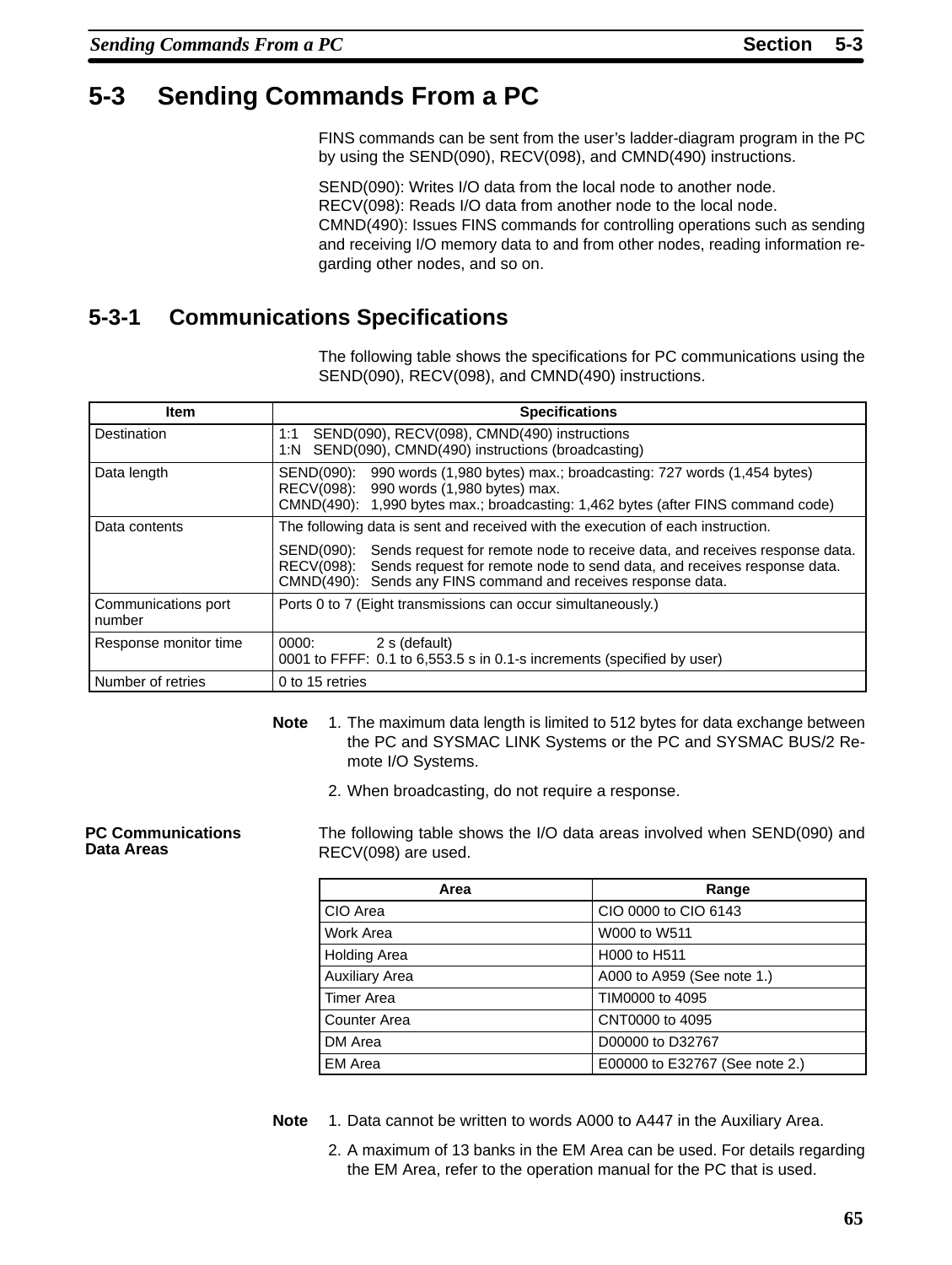Destination node number N

## **Using SEND(090), RECV(098), and CMND(490)**

Make the settings shown below when using the SEND(090), RECV(098), and CMND(490) instructions in the user's ladder-diagram program in the PC.

**SEND(090)**

The SEND(090) instruction sends the data in n number of words, starting from the beginning word S at the local node, to the words starting from the beginning word D at the remote destination node (node number N).

Local node



The range of node addresses is different for networks other than Ethernet.

**Note** The message service does not guarantee that a message will reach the destination node. A message may be lost during transmission due to factors such as noise. To prevent this from occurring when using message services, it is common to set up retry processing at the node from which instructions are issued. With the SEND(090), RECV(098), and CMND(490) instructions, retry processing is executed automatically by specifying the number of retries, so specify a number other than 0.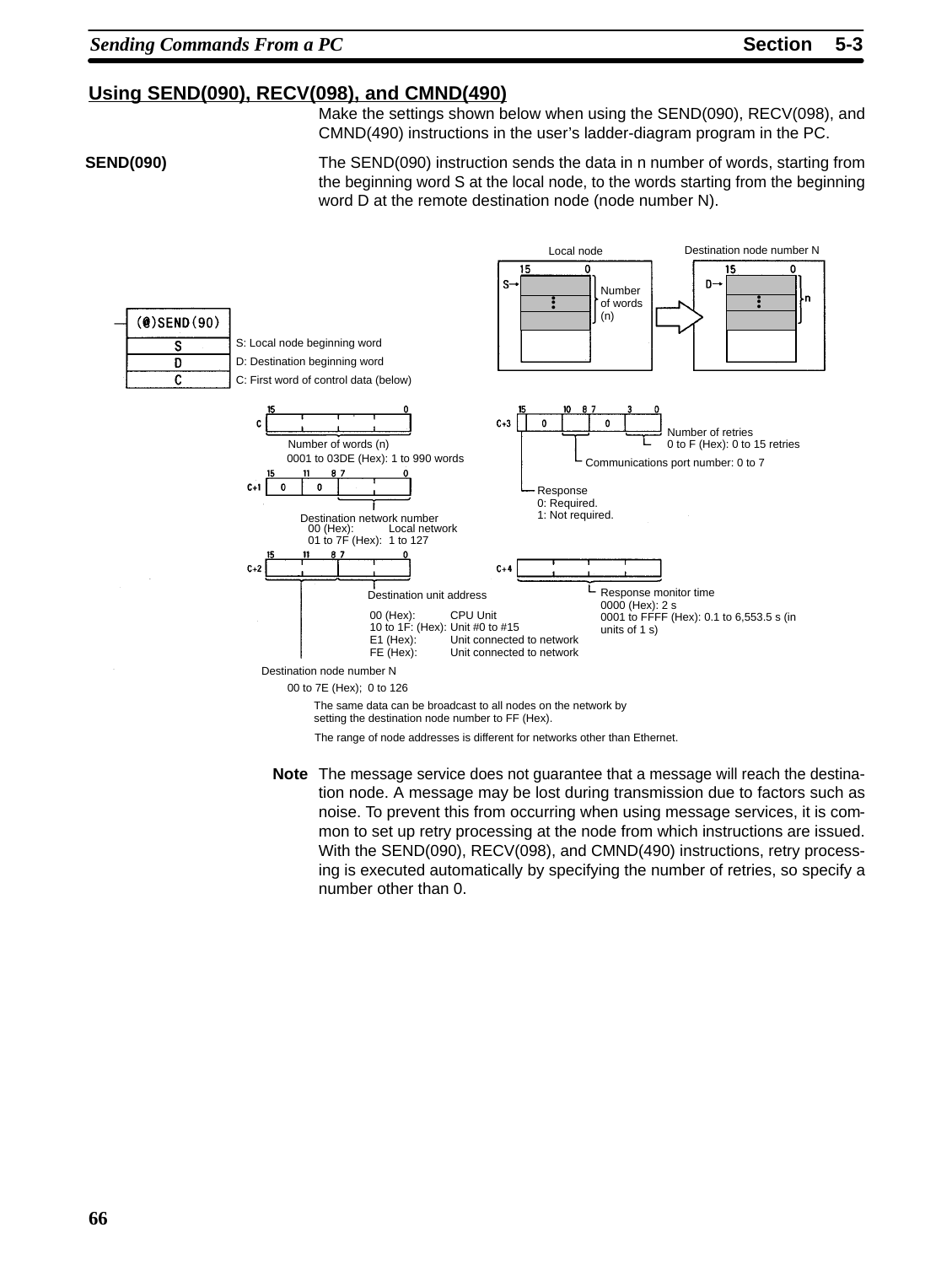## **RECV(098)**

With the RECV(098) instruction, the data in m number of words, starting from the beginning word S at the remote node (node number M) is received at the words starting from the beginning word D at the local node.



**Note** The message services function does not guarantee that a message will reach the destination node. A message may be lost during transmission due to factors such as noise. In order to prevent this from occurring when using message services, it is common to set up retry processing at the node from which instructions are issued. With the SEND(090), RECV(098), and CMND(490) instructions, retry processing is executed automatically by specifying the number of retries, so specify a number other than 0.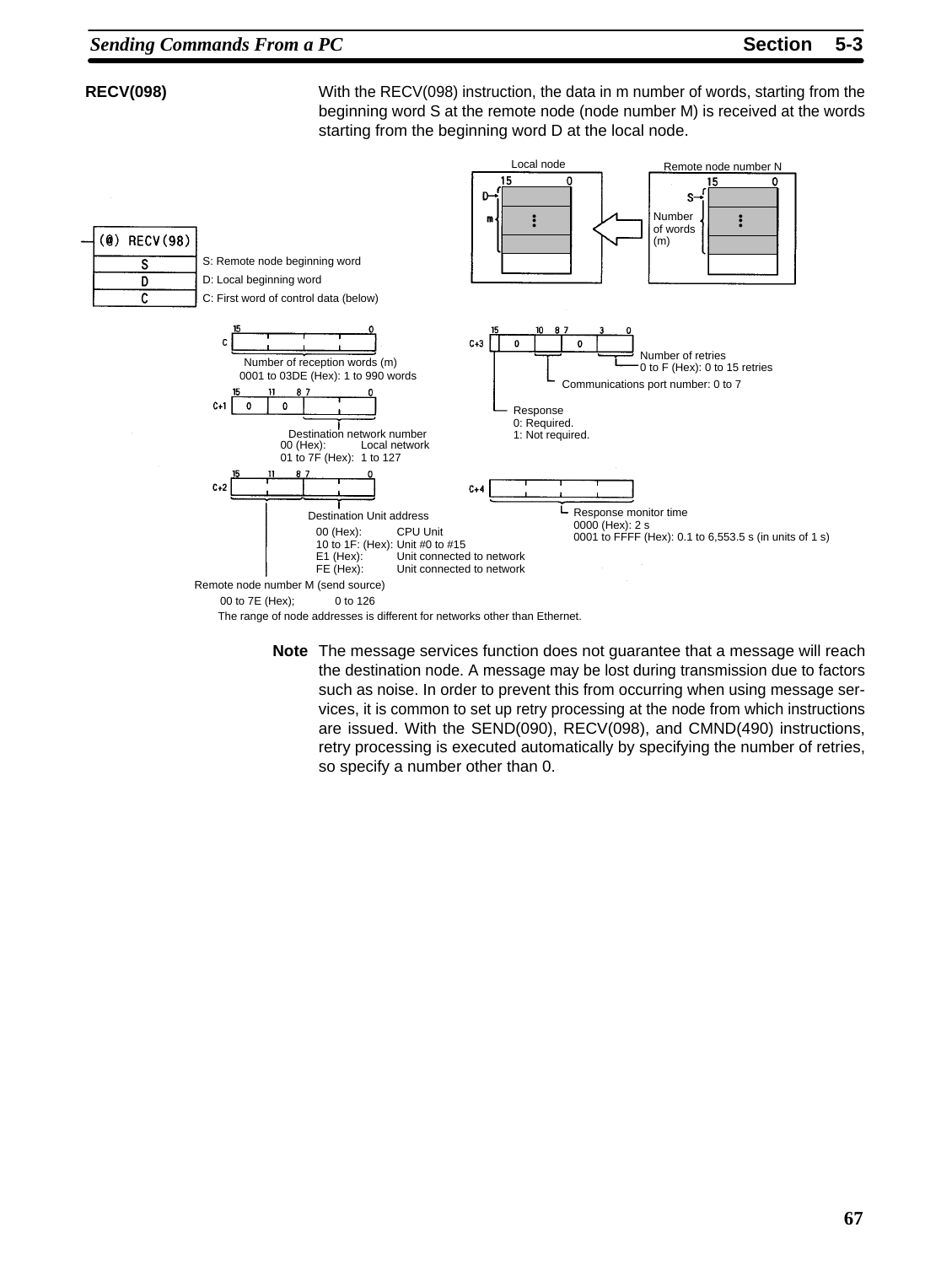## **CMND(049)**

The CMND(049) instruction sends n bytes of command data, starting from the beginning word S at the local node, to the node at node number N. the data in m number of words, starting from the beginning word S at the remote node (node number M) is received at the words starting from the beginning word D at the local node.



setting the destination node number to FF (Hex).

The range of node addresses is different for networks other than Ethernet.

**Note** The message services function does not guarantee that a message will reach the destination node. A message may be lost during transmission due to factors such as noise. In order to prevent this from occurring when using message services, it is common to set up retry processing at the node from which instructions are issued. With the SEND(090), RECV(098), and CMND(490) instructions, retry processing is executed automatically by specifying the number of retries, so specify a number other than 0.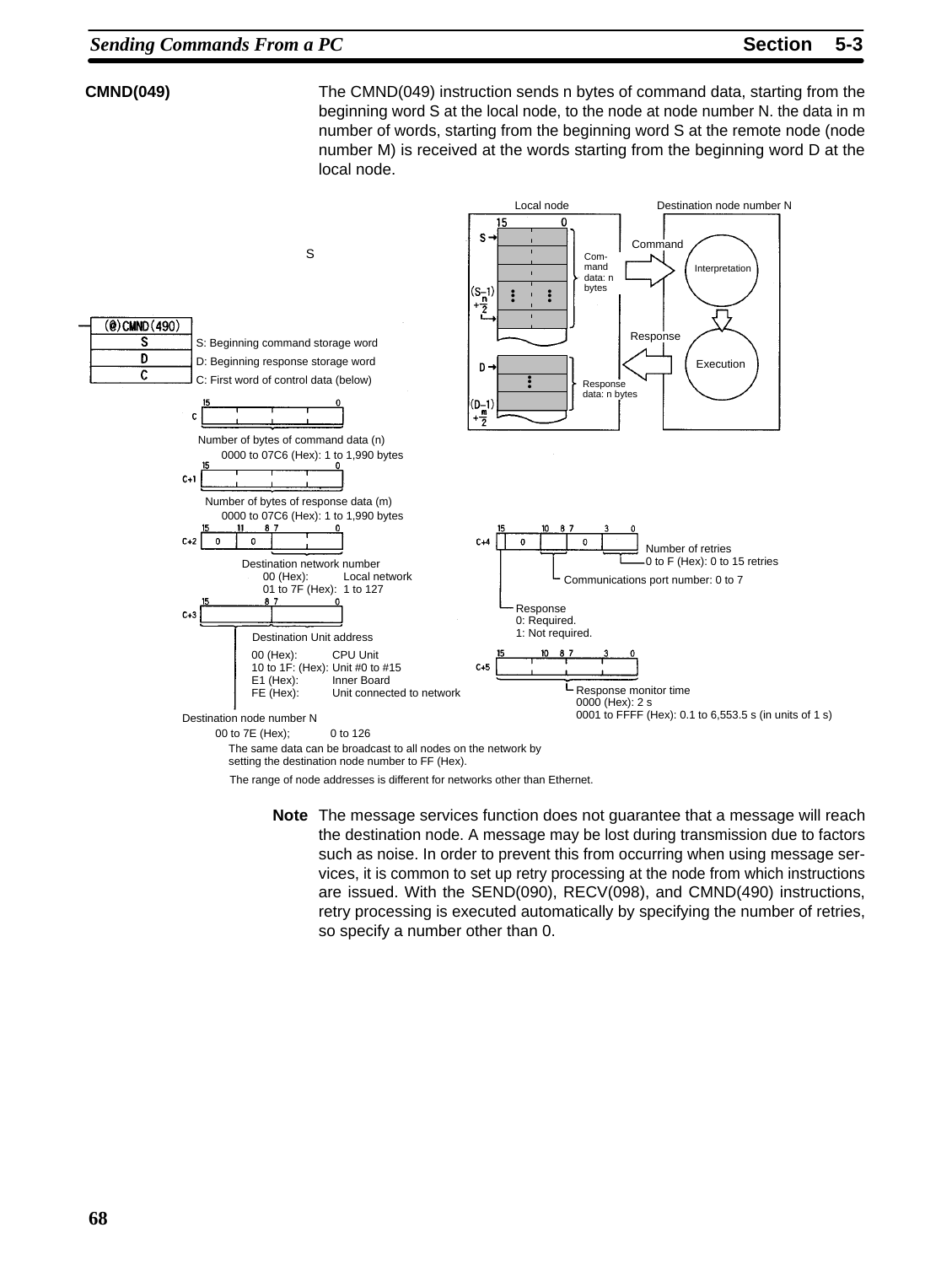## **Commands Addressed to CS1-series CPU Units**

The following table provides a list of FINS commands that can be processed by a CS1-series CPU Unit. For details, refer to the CS1-series CS1G/H-CPU<sup>-</sup>E Programmable Controllers Communications Commands Reference Manual (W342).

For details on FINS commands that can be processed by the Ethernet Unit, refer to Sectio[n 1](#page-0-0)1 FINS Commands Addressed to Ethernet Units.

| <b>Usage</b>              | Command<br>code |           | <b>Name</b>                        | <b>Function</b>                                                                            |  |
|---------------------------|-----------------|-----------|------------------------------------|--------------------------------------------------------------------------------------------|--|
|                           | <b>MR</b>       | <b>SR</b> |                                    |                                                                                            |  |
| I/O memory area<br>access | 01              | 01        | MEMORY AREA READ                   | Reads the contents of consecutive I/O<br>memory area words.                                |  |
|                           | 01              | 02        | <b>MEMORY AREA WRITE</b>           | Writes the contents of consecutive I/O<br>memory area words.                               |  |
|                           | 01              | 03        | <b>MEMORY AREA FILL</b>            | Writes the same data to the specified<br>range of I/O memory area words.                   |  |
|                           | 01              | 04        | MULTIPLE MEMORY AREA READ          | Reads the contents of specified<br>non-consecutive I/O memory area<br>words.               |  |
|                           | 01              | 05        | <b>MEMORY AREA TRANSFER</b>        | Copies the contents of consecutive I/O<br>memory area words to another I/O<br>memory area. |  |
| Parameter area<br>access  | 02              | 01        | PARAMETER AREA READ                | Reads the contents of consecutive<br>parameter area words.                                 |  |
|                           | 02              | 02        | PARAMETER AREA WRITE               | Writes the contents of consecutive<br>parameter area words.                                |  |
|                           | 02              | 03        | PARAMETER AREA FILL (CLEAR)        | Writes the same data to the specified<br>range of parameter area words.                    |  |
| Program area              | 03              | 06        | PROGRAM AREA READ                  | Reads the UM (User Memory) area.                                                           |  |
| access                    | 03              | 07        | PROGRAM AREA WRITE                 | Writes to the UM (User Memory) area.                                                       |  |
|                           | 03              | 08        | PROGRAM AREA CLEAR                 | Clears the UM (User Memory) area.                                                          |  |
| Operating mode<br>changes | 04              | 01        | <b>RUN</b>                         | Changes the CPU Unit's operating<br>mode to RUN or MONITOR.                                |  |
|                           | 04              | 02        | <b>STOP</b>                        | Changes the CPU Unit's operating<br>mode to PROGRAM.                                       |  |
| Machine                   | 05              | 01        | CPU UNIT DATA READ                 | Reads CPU Unit data.                                                                       |  |
| configuration<br>reading  | 05              | 02        | <b>CONNECTION DATA READ</b>        | Reads the model numbers of the<br>device corresponding to addresses.                       |  |
| Status reading            | 06              | 01        | CPU UNIT STATUS READ               | Reads the status of the CPU Unit.                                                          |  |
|                           | 06              | 20        | <b>CYCLE TIME READ</b>             | Reads the maximum, minimum, and<br>average cycle time.                                     |  |
| Time data access          | 07              | 01        | <b>CLOCK READ</b>                  | Reads the present year, month, date,<br>minute, second, and day of the week.               |  |
|                           | 07              | 02        | <b>CLOCK WRITE</b>                 | Changes the present year, month,<br>date, minute, second, or day of the<br>week.           |  |
| Message display           | 09              | 20        | <b>MESSAGE READ/CLEAR</b>          | Reads and clears messages, and<br>reads FAL/FALS messages.                                 |  |
| Access rights             | $_{0C}$         | 01        | <b>ACCESS RIGHT ACQUIRE</b>        | Acquires the access right as long as no<br>other device holds it.                          |  |
|                           | $_{0C}$         | 02        | <b>ACCESS RIGHT FORCED ACQUIRE</b> | Acquires the access right even if<br>another device already holds it.                      |  |
|                           | $_{0C}$         | 03        | <b>ACCESS RIGHT RELEASE</b>        | Releases the access right that has<br>been acquired.                                       |  |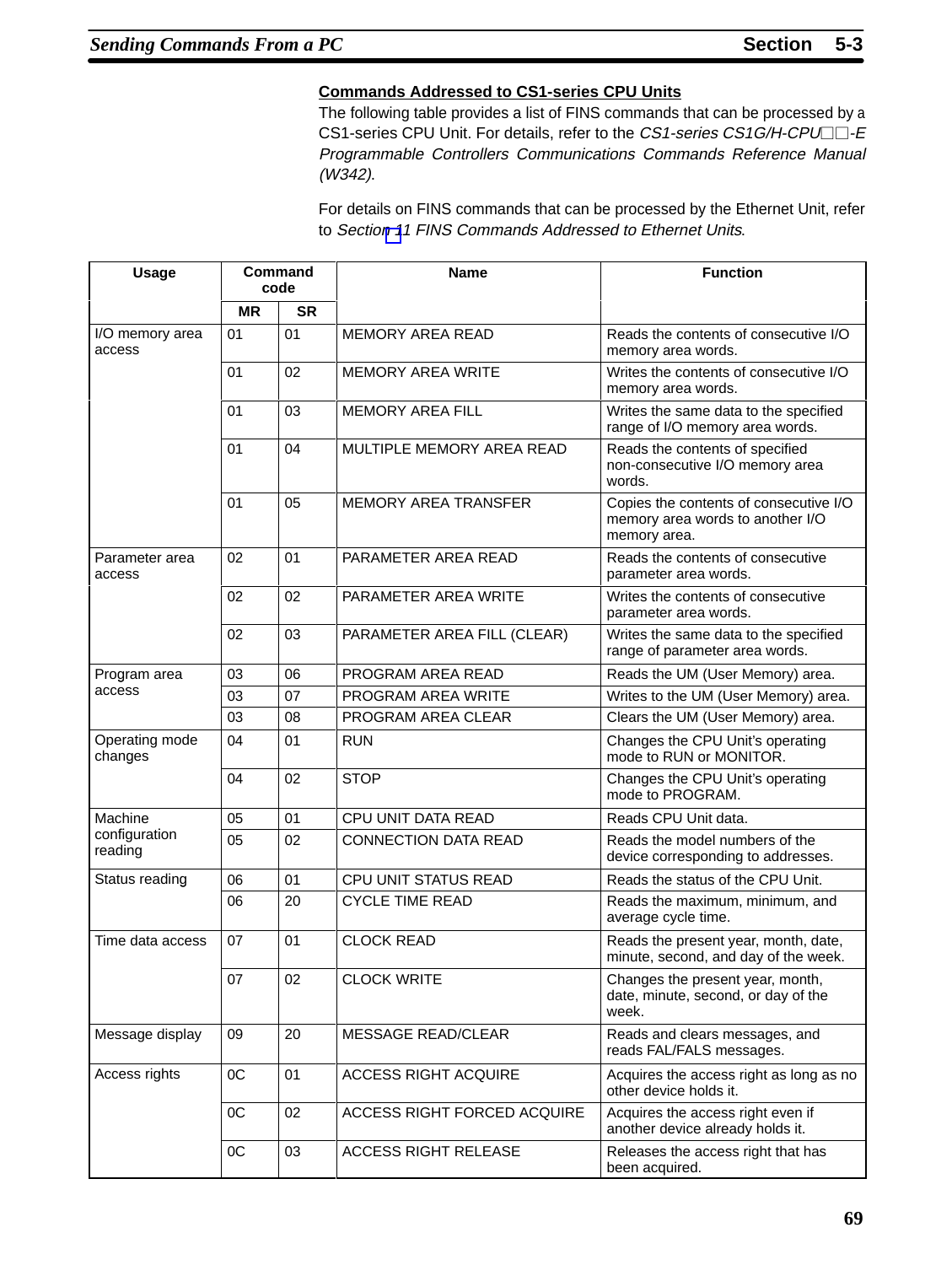| <b>Usage</b> |           | Command<br>code | <b>Name</b>                            | <b>Function</b>                                                                              |
|--------------|-----------|-----------------|----------------------------------------|----------------------------------------------------------------------------------------------|
|              | <b>MR</b> | <b>SR</b>       |                                        |                                                                                              |
| Error log    | 21        | 01              | <b>ERROR CLEAR</b>                     | Clears errors or error messages.                                                             |
|              | 21        | 02              | <b>ERROR LOG READ</b>                  | Reads the error log.                                                                         |
|              | 21        | 03              | <b>ERROR LOG POINTER CLEAR</b>         | Clears the error log pointer.                                                                |
| File memory  | 22        | 01              | <b>FILE NAME READ</b>                  | Reads file memory data.                                                                      |
|              | 22        | 02              | SINGLE FILE READ                       | Reads a specified length of file data<br>from a specified position within a single<br>file.  |
|              | 22        | 03              | SINGLE FILE WRITE                      | Writes a specified length of file data<br>from a specified position within a single<br>file. |
|              | 22        | 04              | FILE MEMORY FORMAT                     | Formats (initializes) the file memory.                                                       |
|              | 22        | 05              | FILE DELETE                            | Deletes specified files stored in the file<br>memory.                                        |
|              | 22        | 07              | FILE COPY                              | Copies files from one file memory to<br>another file memory in the same<br>system.           |
|              | 22        | 08              | <b>FILE NAME CHANGE</b>                | Changes a file name.                                                                         |
|              | 22        | 0A              | MEMORY AREA-FILE TRANSFER              | Transfers or compares data between<br>the I/O memory area and the file<br>memory.            |
|              | 22        | 0 <sub>B</sub>  | PARAMETER AREA-FILE<br><b>TRANSFER</b> | Transfers or compares data between<br>the parameter area and the file<br>memory.             |
|              | 22        | 0 <sub>C</sub>  | PROGRAM AREA-FILE TRANSFER             | Transfers or compares data between<br>the UM (User Memory) area and the<br>file memory.      |
|              | 22        | 15              | <b>CREATE/DELETE DIRECTORY</b>         | Creates or deletes a directory.                                                              |
| Debugging    | 23        | 01              | <b>FORCED SET/RESET</b>                | Force-sets or force-resets bits, or<br>releases force-set status.                            |
|              | 23        | 02              | FORCED SET/RESET CANCEL                | Cancels all bits that have been<br>force-set or force-reset.                                 |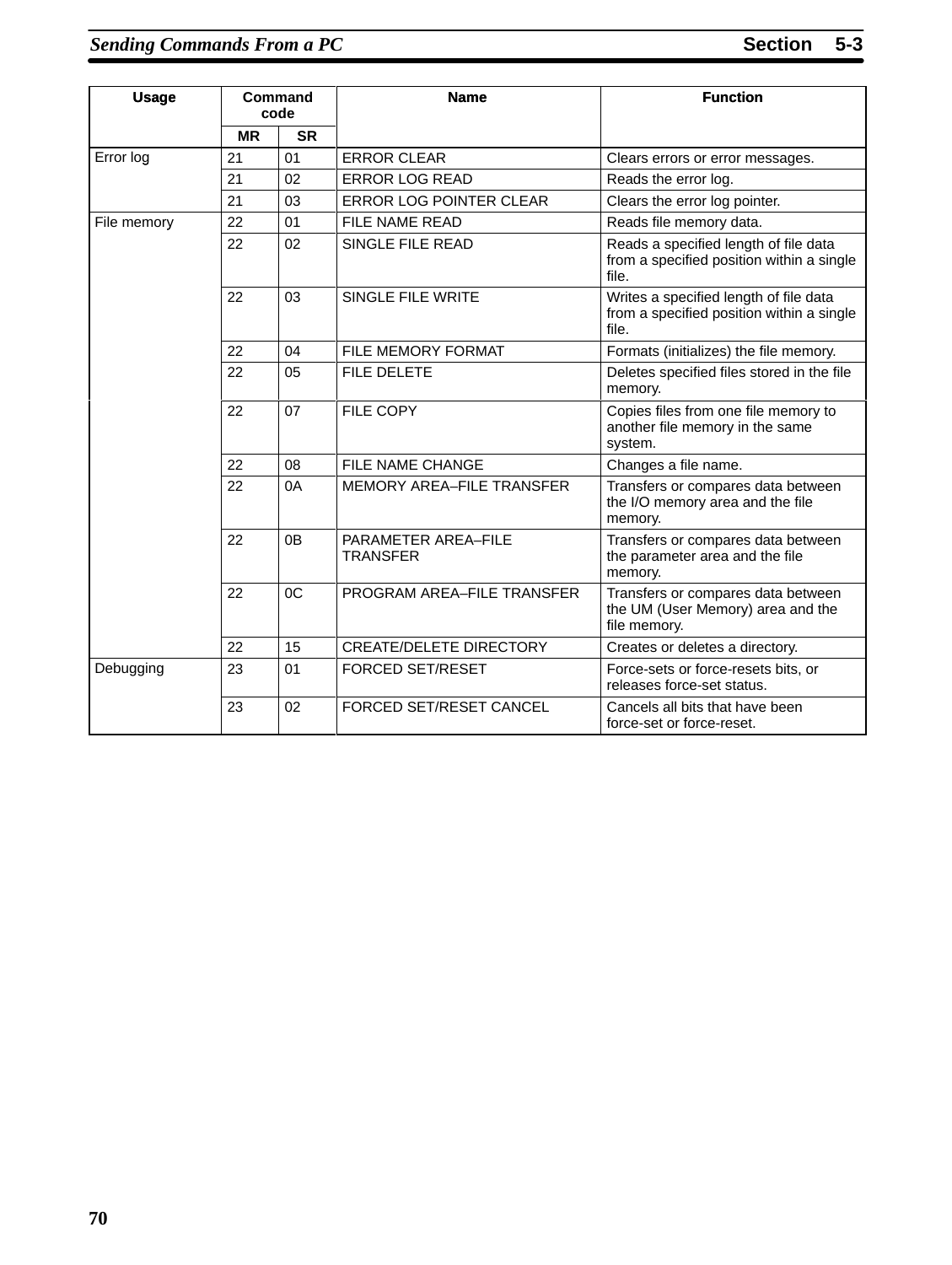### **Writing Programs**

Programs incorporating the SEND(090), RECV(098), and CMND(490) instructions are generally created using the Communications Port Enabled Flag and the Communications Port Error Flag as input conditions. CS1-series CPU Units have eight communications ports. Only one instruction can be executed at any given port at one time, however, so the program must not overlap the use of any of the ports. A program example is provided below.



There are eight communications ports, so up to eight communications instructions can be executed at a time. The number of messages that can be sent or received with a single CPU Bus Unit service, though, is not more than two each for the CPU Unit to the Ethernet Unit and for the Ethernet Unit to the CPU Unit.

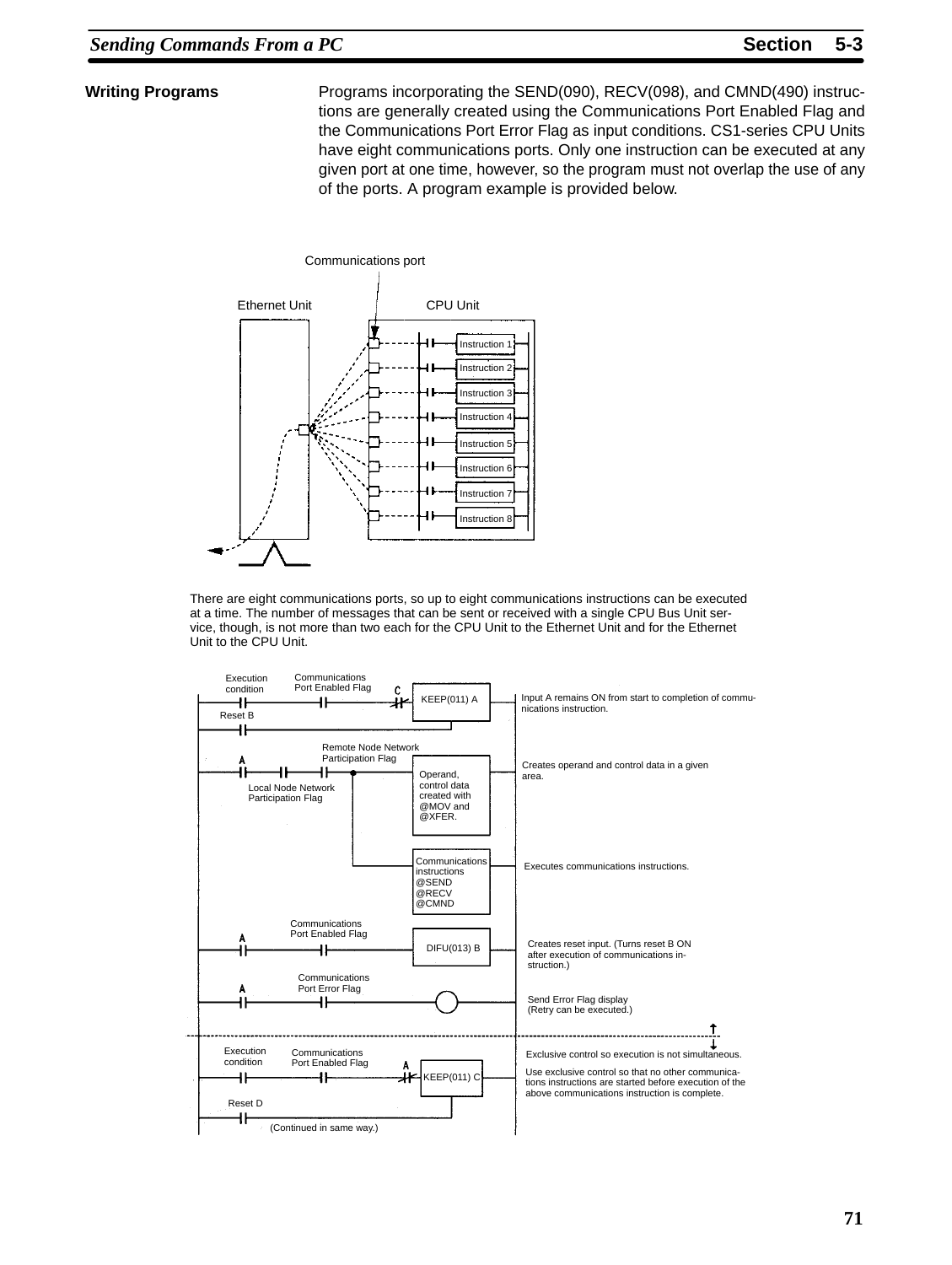### **Communications Flags**

The execution status of the SEND(090), RECV(098), and CMND(490) instructions is always reflected by the communications flags (i.e., the Communications Port Enabled Flag and the Communications Port Error Flag). The CS1-series CPU Unit's communications flags are allocated in the Auxiliary Area as shown in the following table.

| Flag name                           |      | <b>Address</b>                                                                                                                                            | <b>Contents</b>                                                                              |  |
|-------------------------------------|------|-----------------------------------------------------------------------------------------------------------------------------------------------------------|----------------------------------------------------------------------------------------------|--|
|                                     | Word | <b>Bits</b>                                                                                                                                               |                                                                                              |  |
| Communications<br>Port Enabled Flag | A202 | Bit 7: Port 7<br>Bit 6: Port 6<br><b>Bit 5: Port 5</b><br>Bit 4: Port 4<br><b>Bit 3: Port 3</b><br>Bit 2: Port 2<br><b>Bit 1: Port 1</b><br>Bit 0: Port 0 | OFF: Execution enabled<br>(being executed)<br>ON: Execution disabled<br>(not being executed) |  |
| Communications<br>Port Error Flag   | A219 | Bit 7: Port 7<br>Bit 6: Port 6<br><b>Bit 5: Port 5</b><br>Bit 4: Port 4<br>Bit 3: Port 3<br>Bit 2: Port 2<br><b>Bit 1: Port 1</b><br>Bit 0: Port 0        | <b>OFF: Normal completion</b><br>ON: Abnormal completion                                     |  |

**Note** With CS1-series PCs, communications ports 0 to 7 are also used for executing the PCMR(260) (PROTOCOL MACRO) instruction, so these flags are used in common for SEND(090), RECV(098), CMND(490), and PCMR(260). While PCMR(260) is being executed, SEND(090), RECV(098), and CMND(490) cannot be executed at the same communications port.

#### **Communications Port Completion Codes**

The status of a SEND(090), RECV(098), and CMND(490) instruction after execution is reflected as a communications port completion code, in one word (two bytes) of data as shown in the following table. (The value is 0000 during instruction execution.) The recorded status is saved until execution of the next instruction.

| Word | <b>Contents</b>                       |
|------|---------------------------------------|
| A203 | Communications Port 0 Completion Code |
| A204 | Communications Port 1 Completion Code |
| A205 | Communications Port 2 Completion Code |
| A206 | Communications Port 3 Completion Code |
| A207 | Communications Port 4 Completion Code |
| A208 | Communications Port 5 Completion Code |
| A209 | Communications Port 6 Completion Code |
| A210 | Communications Port 7 Completion Code |

The meanings of the communications port completion codes are the same as those for FINS commands and responses. When CMND(490) is used, however, even if a FINS command has an abnormal completion, it will not be reflected in the communications port completion code. For details, refer to Communications Port Error Flag and Completion Codes for CMND(490) below.

Bits 08 to 15 in the communications port completion code correspond to the first byte of the response code, and bits 00 to 07 correspond to the second byte. For details, refer t[o](#page-15-0) 10-6 Troubleshooting With Response Codes.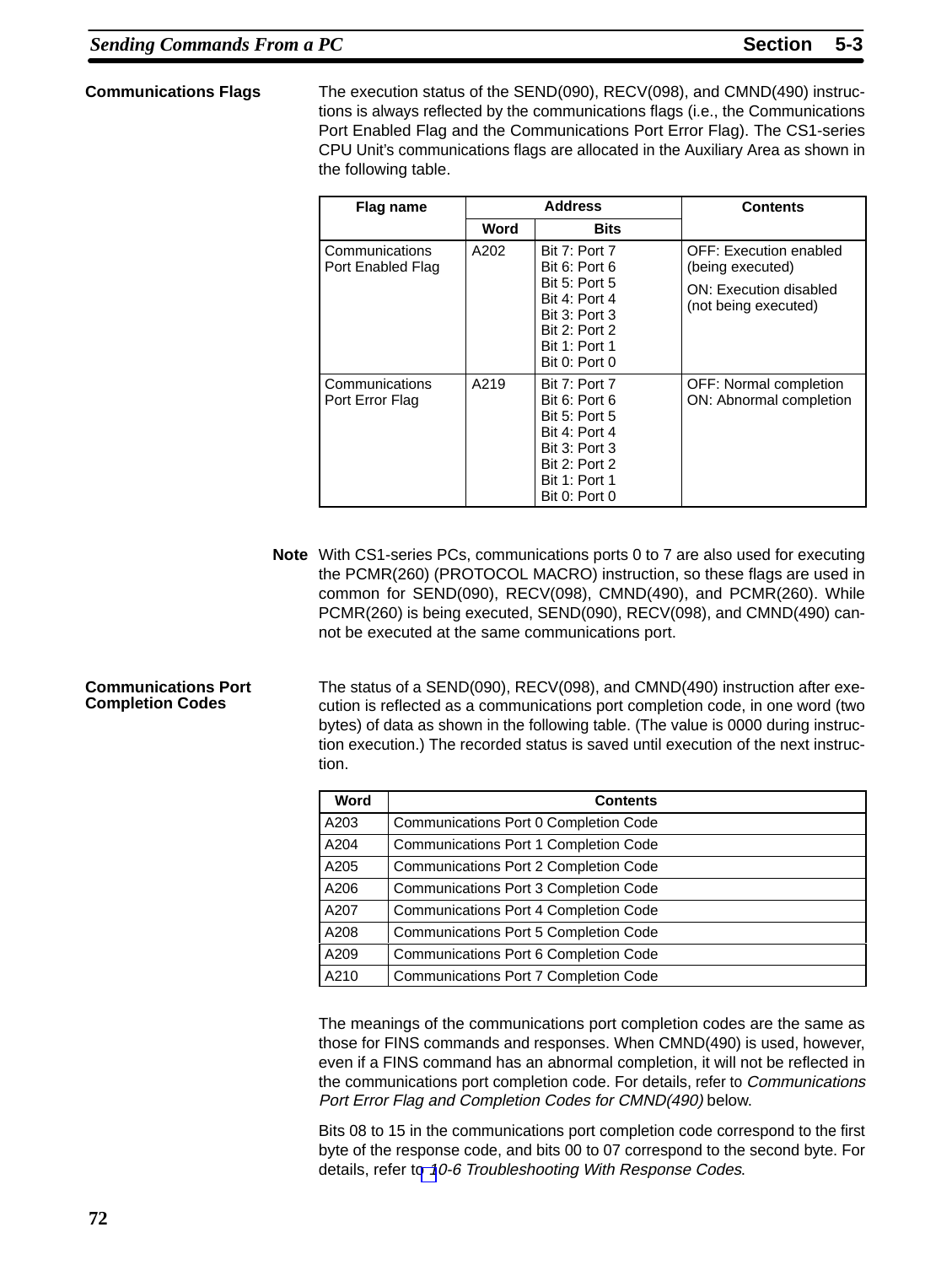## **Communications Port Error Flag and Completion Codes CMND(490)**

Errors that occur when CMND(490) is used generate a Communications Port Error Flag and are recorded in a communications port completion code only in the following cases:

- When a response timeout error has occurred.
- When the number of communications data bytes exceeds the maximum value for the Unit (i.e., 2,000 bytes for the Ethernet Unit).
- When the actual number of response bytes is greater than the number of reception bytes that has been set. (The response is not stored in this case.)

Errors other than these are recorded in the response codes of the responses stored from the beginning response storage word onwards. Be careful of these, because there are no Communications Port Error Flags and they are not recorded in a communications port completion code.

#### **Timing of Communications Flag Changes**

- The Communications Port Enabled Flag remains OFF during communications and turns ON when they are completed (regardless of whether or not an error occurs).
- The Communications Port Error Flag retains its status until the next transmission or reception.
- The Communications Port Error Flag turns OFF with the execution of the next communications instruction even if there was an abnormal completion.

#### Example

| Communications Port Enabled Flag                               |            |                                  |                          |                                  |                                      |                                  |                          |
|----------------------------------------------------------------|------------|----------------------------------|--------------------------|----------------------------------|--------------------------------------|----------------------------------|--------------------------|
| Communications instruction:<br>SEND(090), RECV(098), CMND(490) |            | Instruction 1<br>being executed. |                          | Instruction 2<br>being executed. |                                      | Instruction 3<br>being executed. |                          |
| <b>Communications Port Error Flag</b>                          |            |                                  |                          |                                  |                                      |                                  |                          |
| Communications Port Completion Code                            |            | 0000                             |                          | 0000                             |                                      | 0000                             |                          |
|                                                                | Completion |                                  | 0000 (Normal completion) |                                  | 0202<br>(Unit address setting error) |                                  | 0000 (Normal completion) |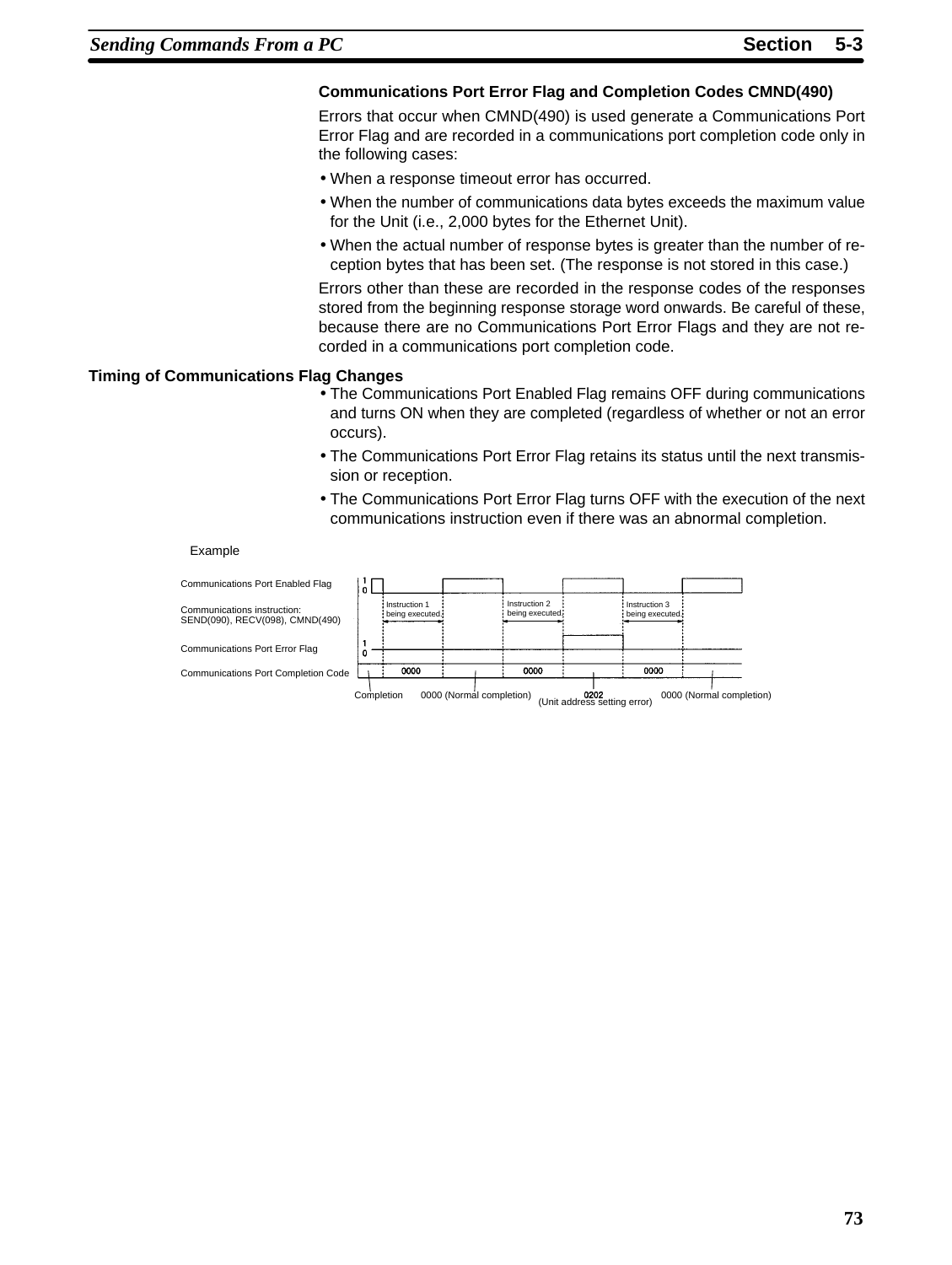# <span id="page-13-0"></span>**5-3-2 Program Example**



(Continued on next page.)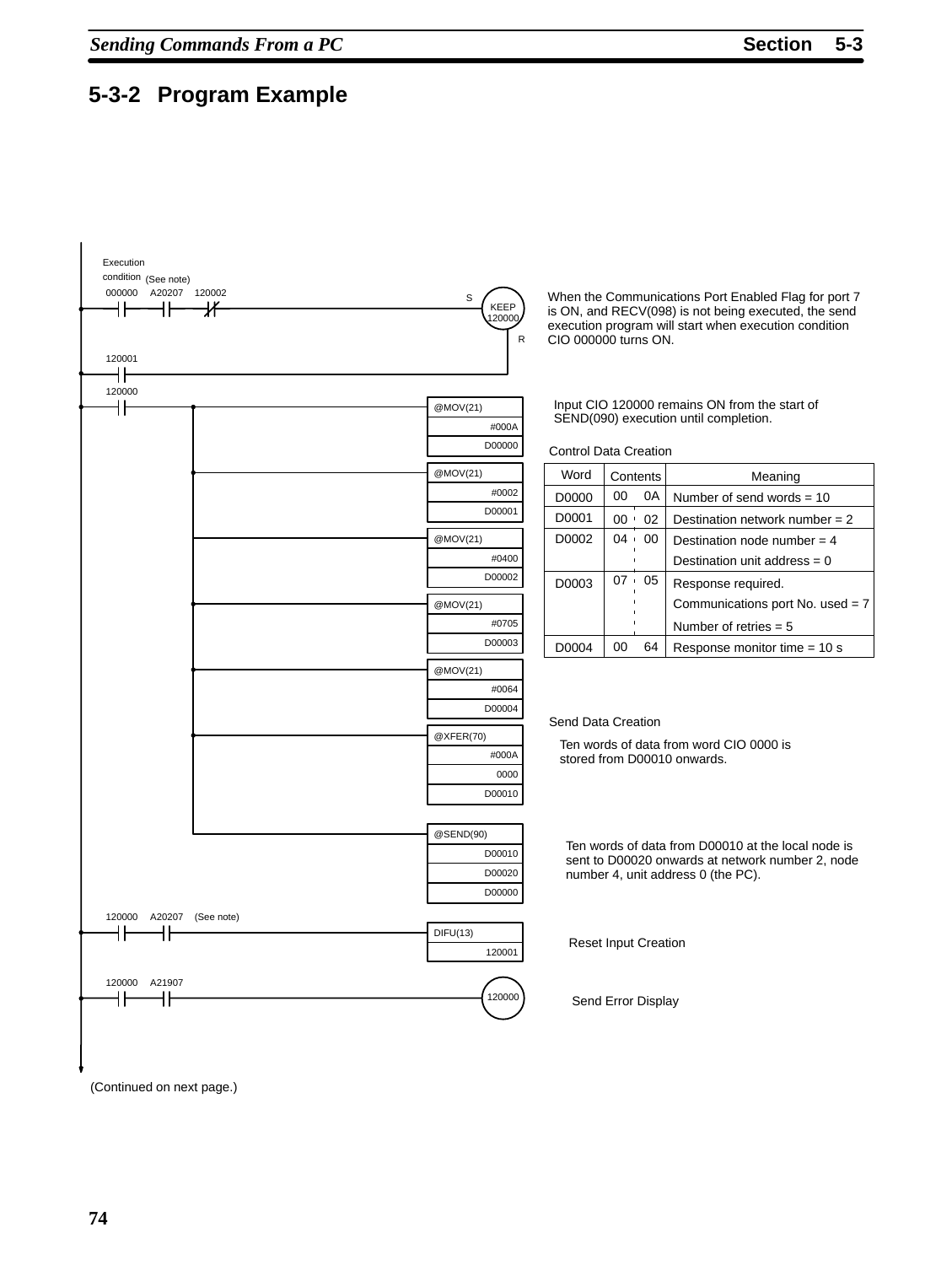## **Sending Commands From a PC Section 5-3**



**Note** With CS1-series PCs, the Communications Port Enabled Flags at bits 0 to 7 in word A202 turn OFF even when the PCMR(260) instruction is being executed using the ports corresponding to those flags.

## **5-3-3 Transmission Delays**

The methods of computing the maximum time required from execution of the SEND(090), RECV(098), and CMND(490) instructions until processing is completed are described in this section. These times, however, do not take transmission delay times on the network into account, so they may be increased depending on the conditions under which the instructions are executed.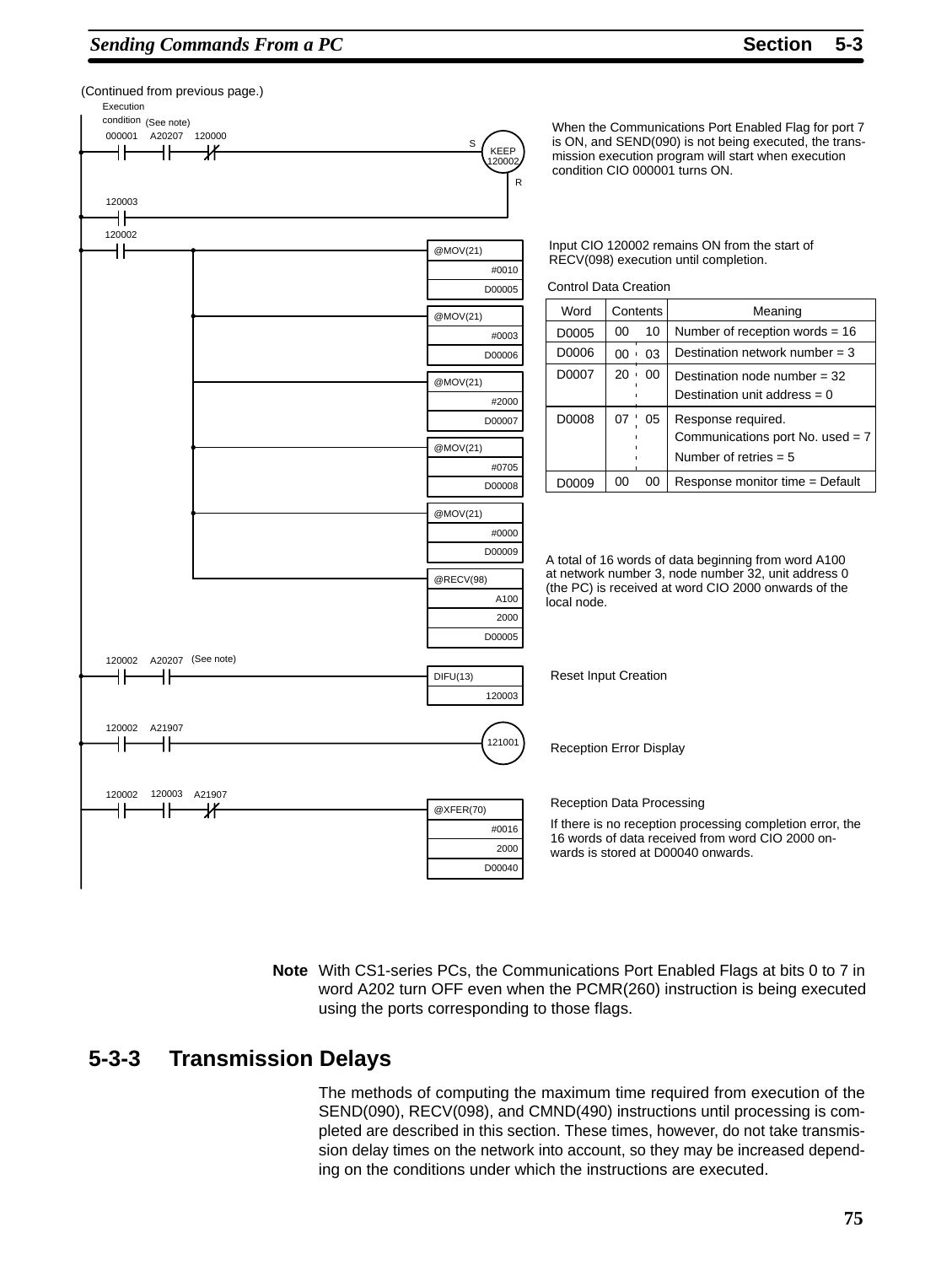## <span id="page-15-0"></span>**SEND(090)**

The transmission delay for the SEND(090) instruction can be calculated using the following equation, which is illustrated in the following diagram.

Max. delay = Local node service cycle + local node service processing time + transmission processing time + reception processing time + remote node service cycle + remote node service processing time + CPU data set processing time (remote node)



| <b>CPU Bus Unit Service</b><br>Cycle                  | The CPU Bus Unit service cycle is a single PC cycle.                                                                                                                                                                                                                                                                                                                                                                                                                                                                                                                                                                                                                                                                                                                                                                                                             |                                                    |  |  |  |
|-------------------------------------------------------|------------------------------------------------------------------------------------------------------------------------------------------------------------------------------------------------------------------------------------------------------------------------------------------------------------------------------------------------------------------------------------------------------------------------------------------------------------------------------------------------------------------------------------------------------------------------------------------------------------------------------------------------------------------------------------------------------------------------------------------------------------------------------------------------------------------------------------------------------------------|----------------------------------------------------|--|--|--|
| <b>CPU Bus Unit Service</b><br><b>Processing Time</b> | This is the time required to process CPU Bus Units and is approximately 1 ms for<br>Ethernet Units.                                                                                                                                                                                                                                                                                                                                                                                                                                                                                                                                                                                                                                                                                                                                                              |                                                    |  |  |  |
| <b>Transmission Processing</b><br><b>Time</b>         | Number of words transferred x $0.011 + 3$ ms                                                                                                                                                                                                                                                                                                                                                                                                                                                                                                                                                                                                                                                                                                                                                                                                                     |                                                    |  |  |  |
| <b>Reception Processing</b><br>Time                   | Number of words transferred $x$ 0.011 + 3 ms                                                                                                                                                                                                                                                                                                                                                                                                                                                                                                                                                                                                                                                                                                                                                                                                                     |                                                    |  |  |  |
| <b>CPU Data Set Processing</b>                        | Number of words transferred $x$ 0.02 + 20 ms                                                                                                                                                                                                                                                                                                                                                                                                                                                                                                                                                                                                                                                                                                                                                                                                                     |                                                    |  |  |  |
| Time<br><b>Note</b><br><b>Example Calculations</b>    | 1. The actual operating environment can cause transmission delays larger<br>than those calculated with the methods given here. Among the causes of<br>longer delays are the following: traffic on the network, window sizes at net-<br>work nodes, traffic through the Ethernet Unit (e.g., socket servicing, FTP<br>server communications, etc.), and the system configuration.<br>2. The CPU data set processing time is the standard when the peripheral ser-<br>vice time is set in the CPU Unit System Setup to the default of 4%. As this<br>value is increased, the processing time is shortened.<br>The following example shows calculations for sending 256 words between two<br>PC nodes using SEND(090). The local node's CPU cycle time is 10 ms, and the<br>remote node's CPU cycle time is 5 ms. Calculations are shown in the following<br>table. |                                                    |  |  |  |
|                                                       | <b>Item</b>                                                                                                                                                                                                                                                                                                                                                                                                                                                                                                                                                                                                                                                                                                                                                                                                                                                      | <b>Calculation</b>                                 |  |  |  |
|                                                       | CPU Bus Unit service cycle (local node)                                                                                                                                                                                                                                                                                                                                                                                                                                                                                                                                                                                                                                                                                                                                                                                                                          | PC cycle time $= 10$ ms                            |  |  |  |
|                                                       | CPU Bus Unit service processing time (local<br>node)                                                                                                                                                                                                                                                                                                                                                                                                                                                                                                                                                                                                                                                                                                                                                                                                             | 1 ms                                               |  |  |  |
|                                                       | Transmission processing time                                                                                                                                                                                                                                                                                                                                                                                                                                                                                                                                                                                                                                                                                                                                                                                                                                     | $256 \times 0.011 + 3 = 5.816$<br>6 ms             |  |  |  |
|                                                       | Reception processing time                                                                                                                                                                                                                                                                                                                                                                                                                                                                                                                                                                                                                                                                                                                                                                                                                                        | $256 \times 0.011 + 3 = 5.816$<br>6 ms             |  |  |  |
|                                                       | CPU Bus Unit service cycle (remote node)                                                                                                                                                                                                                                                                                                                                                                                                                                                                                                                                                                                                                                                                                                                                                                                                                         | 5 <sub>ms</sub>                                    |  |  |  |
|                                                       | CPU Bus Unit service processing time<br>(remote node)                                                                                                                                                                                                                                                                                                                                                                                                                                                                                                                                                                                                                                                                                                                                                                                                            | 1 ms                                               |  |  |  |
|                                                       | CPU data set processing time (remote node)                                                                                                                                                                                                                                                                                                                                                                                                                                                                                                                                                                                                                                                                                                                                                                                                                       | $256 \times 0.02 + 20 = 25.12$<br>25 <sub>ms</sub> |  |  |  |
|                                                       | <b>Total</b>                                                                                                                                                                                                                                                                                                                                                                                                                                                                                                                                                                                                                                                                                                                                                                                                                                                     | $10 + 1 + 6 + 6 + 5 + 1 + 25 = 54$ ms              |  |  |  |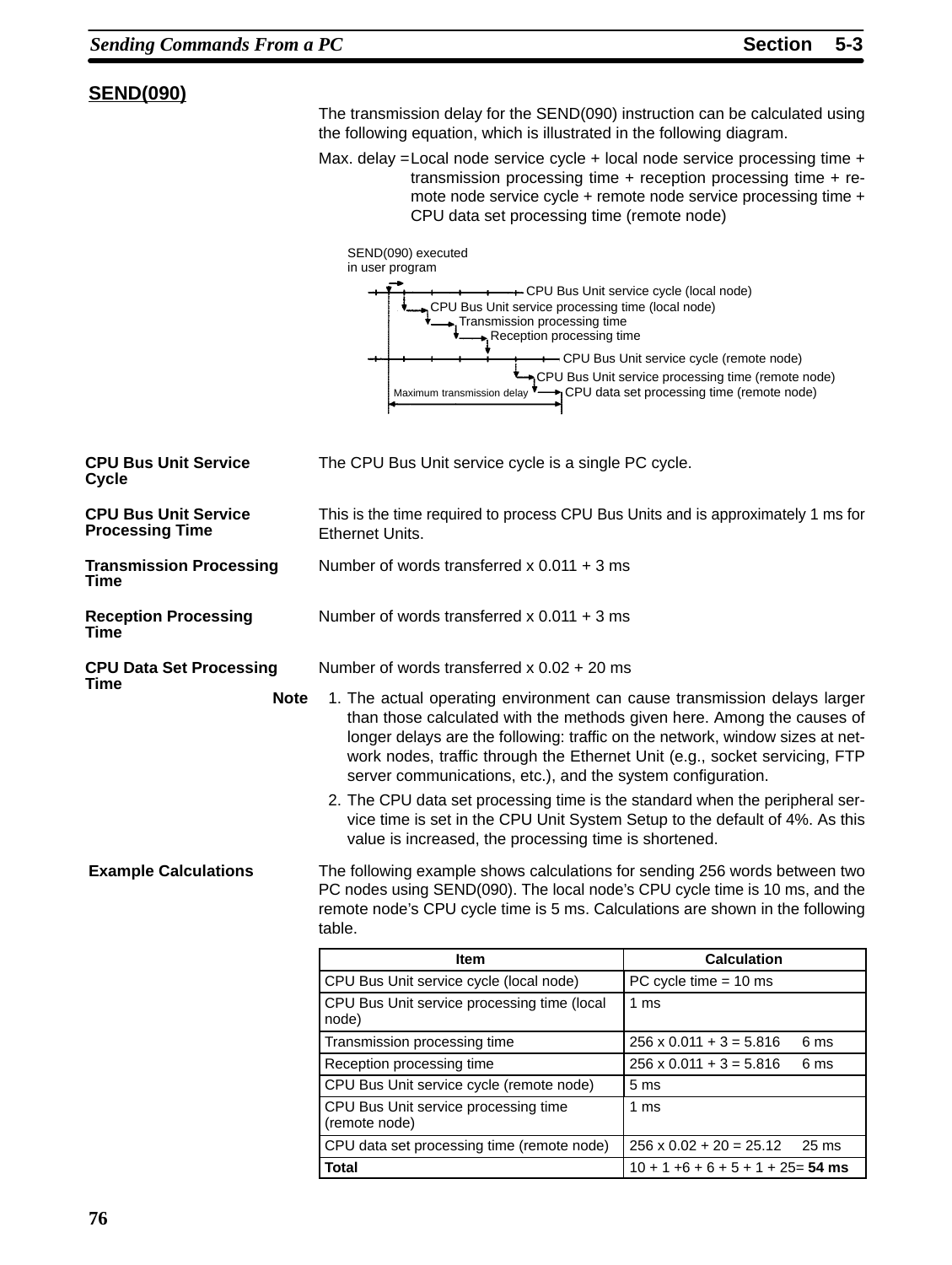## **RECV(098)**

The transmission delay for the RECV(098) instruction can be calculated using the following equation, which is illustrated in the following diagram.

Max. delay =Local node service cycle + local node service processing time + transmission processing time (command) + reception processing time (command) + remote node service cycle + remote node service processing time + CPU data read processing time (remote node) + remote node service processing time + transmission processing time (response) + reception processing time (response) + local node service cycle + local node service processing time + CPU data set processing time (local node)



| <b>CPU Bus Unit Service</b><br>Cycle                                   | The CPU Bus Unit service cycle is a single PC cycle.                                                |                                                                                                                               |  |  |
|------------------------------------------------------------------------|-----------------------------------------------------------------------------------------------------|-------------------------------------------------------------------------------------------------------------------------------|--|--|
| <b>CPU Bus Unit Service</b><br><b>Processing Time</b>                  | This is the time required to process CPU Bus Units and is approximately 1 ms for<br>Ethernet Units. |                                                                                                                               |  |  |
| <b>Transmission and</b><br><b>Reception Processing</b><br><b>Times</b> | Command:<br>3 ms<br>Number of words transferred x $0.011 + 3$ ms<br>Response:                       |                                                                                                                               |  |  |
| <b>CPU Data Read</b><br><b>Processing Time</b>                         |                                                                                                     | The CPU data read processing time is the integer portion of the minimum cycle<br>time, which satisfies the following formula. |  |  |
|                                                                        | Number of words transferred $x 0.02 + 20$ ms $\lt$ Integer portion of remote node<br>cycle time     |                                                                                                                               |  |  |
| <b>CPU Data Set Processing</b><br>Time                                 | Number of words transferred $x$ 0.02 + 20 ms                                                        |                                                                                                                               |  |  |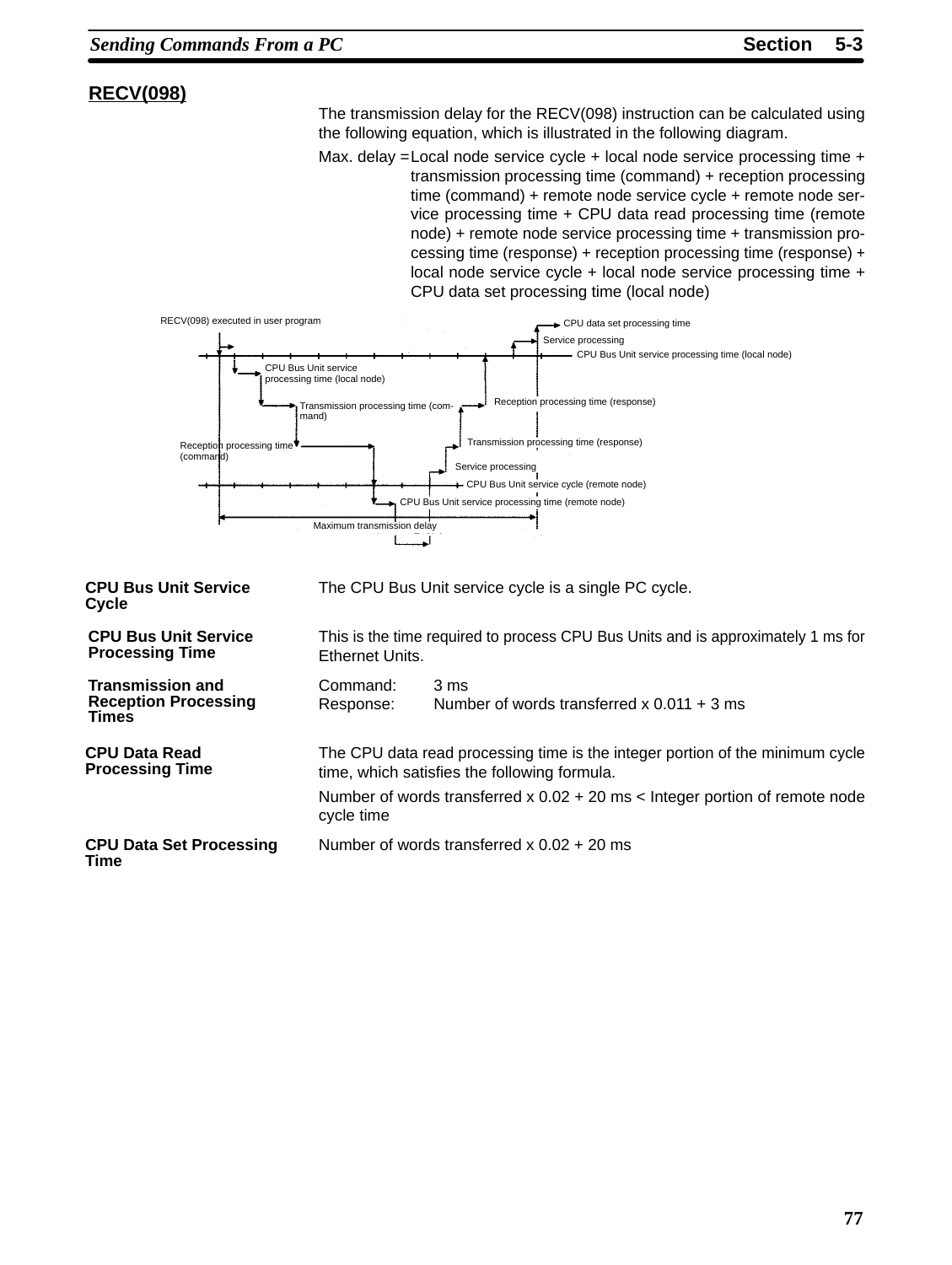<span id="page-17-0"></span>**Example Calculations** The following example shows calculations for receiving 256 words between two PC nodes using RECV(098). The local node's CPU cycle time is 10 ms, and the remote node's CPU cycle time is 15 ms. Calculations are shown in the following table.

| <b>Item</b>                                                                                                                   | <b>Calculation</b>                                                |
|-------------------------------------------------------------------------------------------------------------------------------|-------------------------------------------------------------------|
| CPU Bus Unit service cycle (local node)                                                                                       | PC cycle time $= 10$ ms                                           |
| CPU Bus Unit service processing time<br>(local node)                                                                          | 1 ms                                                              |
| Transmission processing time<br>(command)                                                                                     | 3 <sub>ms</sub>                                                   |
| Reception processing time (command) +<br>Remote node service cycle + CPU Bus<br>Unit service processing time (remote<br>node) | $3 + 15 + 1 + (256 \times 0.011 + 3) = 24.816$<br>$25 \text{ ms}$ |
| CPU data read processing time (remote<br>node)                                                                                | $256 \times 0.02 + 20 = 25.12$ 30 ms                              |
| Service processing                                                                                                            | 1 ms                                                              |
| Transmission processing time<br>(response)                                                                                    | $256 \times 0.011 + 3 = 5.816$ 6 ms                               |
| Reception processing time (response) +<br>Local node service cycle + CPU Bus<br>Unit service processing time (local node)     | $(256 \times 0.011 + 3) + 10 + 1 = 16.816$<br>$17 \text{ ms}$     |
| CPU data set processing (local node)                                                                                          | $256 \times 0.02 + 20 = 25.12$ 25 ms                              |
| Total                                                                                                                         | $10 + 1 + 3 + 25 + 30 + 1 + 6 + 17 + 25 =$<br>118 ms              |

# **5-4 Sending Commands From a Host Computer**

Commands and responses sent from host computers must be in the formats described in this section and must provide the proper FINS header information. These formats can also be used to decode commands and responses received from other network nodes.

## **5-4-1 Designating Remote Addresses**

UDP sockets are used when sending FINS commands from a host computer to a PC. This section provides examples of addressing remote PCs from the host computer for communications.

- **Note** 1. The FINS UDP port number at the Ethernet Unit is set to the default of 9600. It can be changed in the CPU Bus Unit System Setup, but the same FINS UDP port number must be set for all of the Ethernet Units on the same Ethernet network.
	- 2. Even if the Ethernet network is comprised of multiple segments, set the same value for the FINS network number.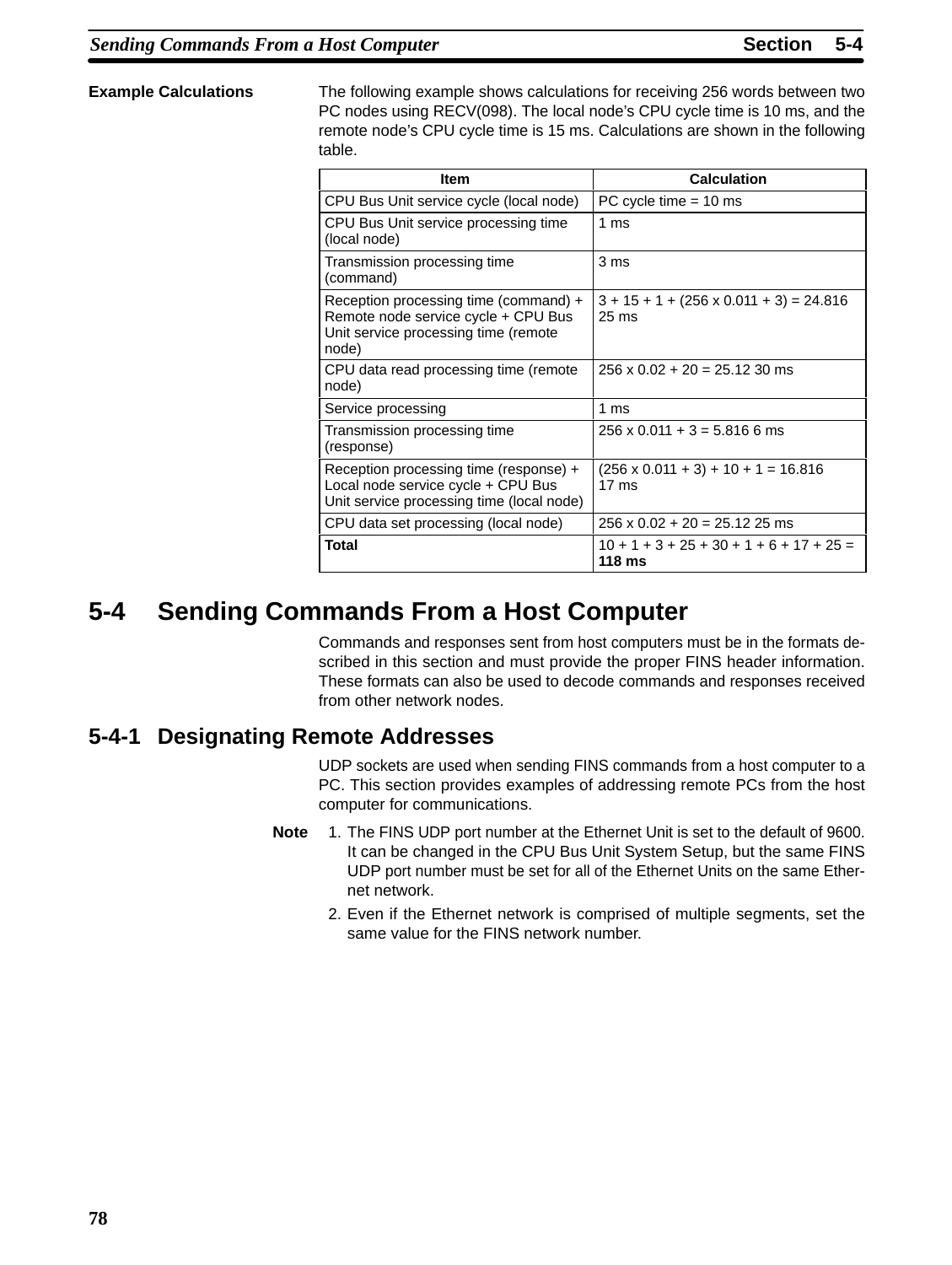<span id="page-18-0"></span>

The FINS communications service is carried out through the exchange of FINS command frames and their corresponding response frames. (There are also commands with no responses.)

Both command frames and response frames are comprised of a FINS header for storing transfer control information, a FINS command field for storing a command, and a FINS parameter/data field for storing command parameters and transmission/response data.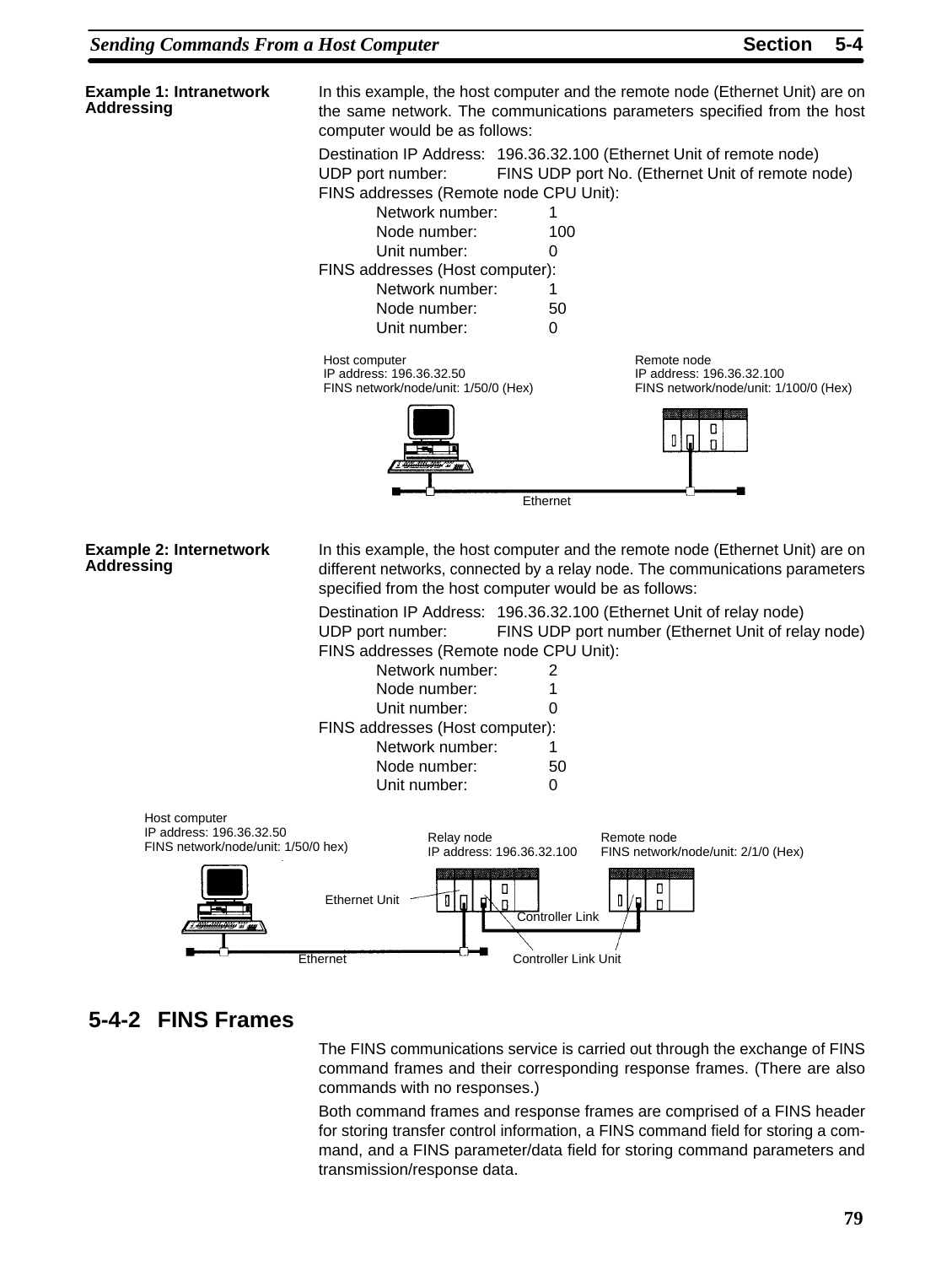### **FINS Command Frame Configuration**



#### **FINS Response Frame Configuration**

The response code (one byte each for MRES and SRES) for the command is added at the beginning of the FINS parameter/data field in the response frame.



**FINS Header Information**

**ICF** (Information Control Field)



**RSV** (Reserved by system) Set to 00 (Hex).

**GCT** (Permissible Number of Gateways) Set to 02 (Hex).

**DNA** (Destination Network Address)

Specifies the number of the network where the destination node is located. 00 (Hex): Local network 01 to 7F (Hex): Destination network number (1 to 127)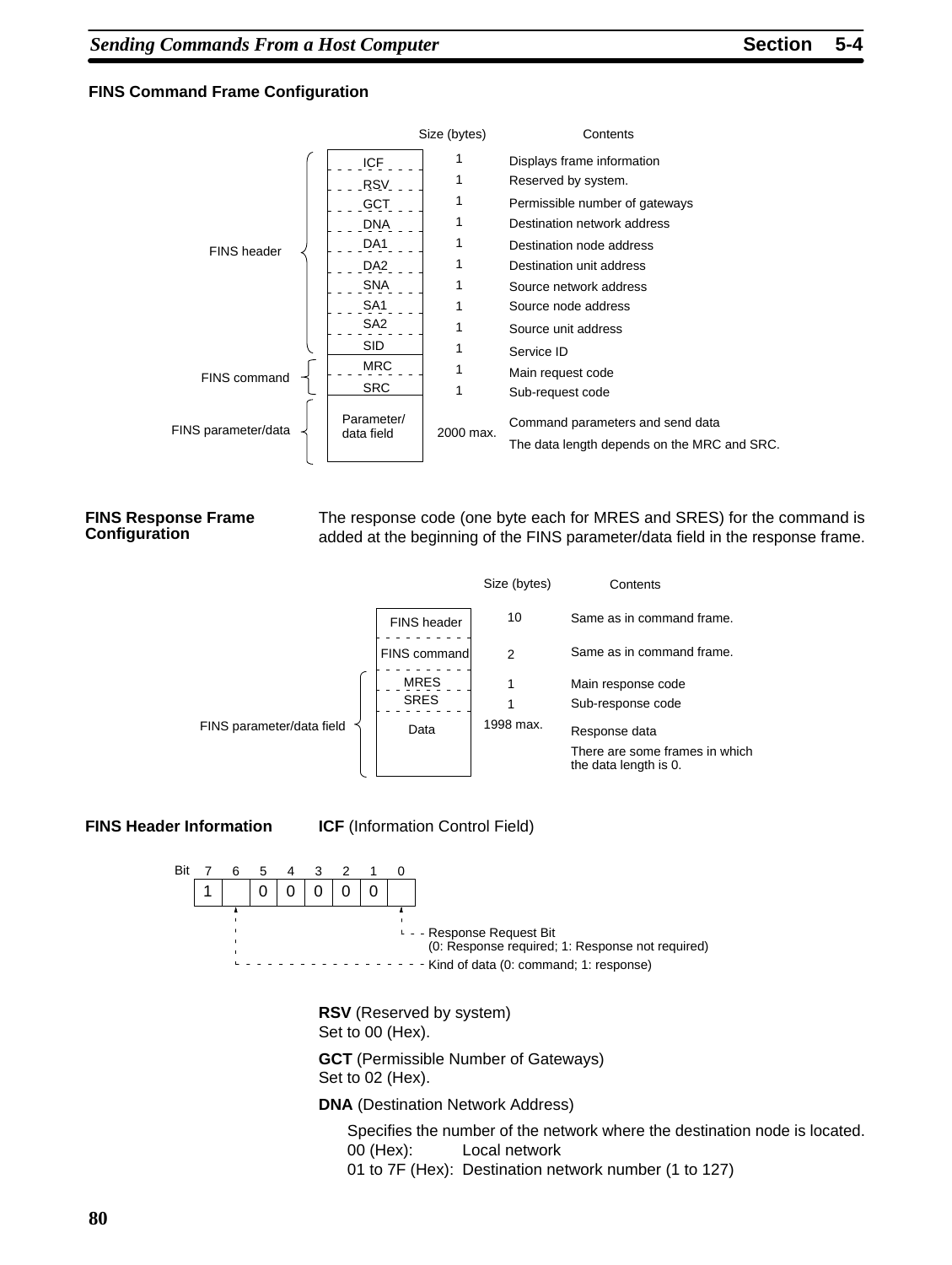<span id="page-20-0"></span>**DA1** (Destination Node Address)

Specifies the number of the node where the command is being sent. This node number is the address used for FINS, and is different from the IP address used for Ethernet.

00 (Hex): Local PC Unit

01 to 7E (Hex): Destination node number (1 to 126)

FF (Hex): Broadcasting

When multiple Communications Units are mounted, DA1 specifies the node number of the Unit connected to the network specified by DNA.

## **DA2** (Destination Unit Address)

Specifies the number of the Unit at the destination node.

- 00 (Hex): PC (CPU Unit)
- 10 to 1F (Hex): CPU Bus Unit #0 to #15 (16 to 31)

E1 (Hex): Inner Board

FE (Hex): Unit connected to network.

**SNA** (Source Network Address)

Specifies the number of the network where the source node is located. 00 (Hex): Local network

01 to 7F (Hex): Source network number (1 to 127)

**SA1** (Source Node Address)

Specifies the local node number. The ranges of numbers that can be specified are the same as for DA1.

#### **SA2** (Source Node Address)

Specifies the number of the Unit at the source node. The ranges of numbers that can be specified are the same as for DA2.

#### **SID** (Service ID)

The SID is used to identify the process that data is sent from. Set any desired number from 00 to FF for the SID. The same number will be returned in the response, allowing you to match commands and responses in your application.

## **5-4-3 Sample Program**

| <b>Operation Overview</b> | This program reads 150 words of the PC memory beginning at D00100 by send-<br>ing an FINS command (MEMORY AREA READ, command code 0101) from a<br>UNIX workstation to the PC on the Ethernet network. If no response is received<br>within two seconds of sending the FINS command, the command will be resent. |  |
|---------------------------|-----------------------------------------------------------------------------------------------------------------------------------------------------------------------------------------------------------------------------------------------------------------------------------------------------------------|--|
| Settings                  | The Ethernet Unit IP address is 196.36.32.100, and the FINS node number is<br>100. IP address conversion is set to automatic generation.                                                                                                                                                                        |  |
|                           | The workstation's IP address is 196.36.32.50 and its FINS node number is 50.                                                                                                                                                                                                                                    |  |
|                           | The FINS UDP port number is 9600 (default).                                                                                                                                                                                                                                                                     |  |

#### **Sample Program**

```
 1 #include <errno.h>
 2 #include <stdio.h><br>3 #include <sys/type
   #include <sys/types.h>
  4 #include <sys/socket.h>
  5 #include <netinet/in.h>
  6 #include <signal.h>
  7
  8 #define FINS_UDP_PORT 9600
 9 #define SERV_IP_ADDR "196.36.32.100" /*Ethernet Unit IP ADDRESS*/<br>0 #define MAX MSG 2010
10 #define MAX_MSG
11 #define RESP_TIMEOUT 2
12
13
14
15 * FINS COMMUNICATIONS SAMPLE PROGRAM
```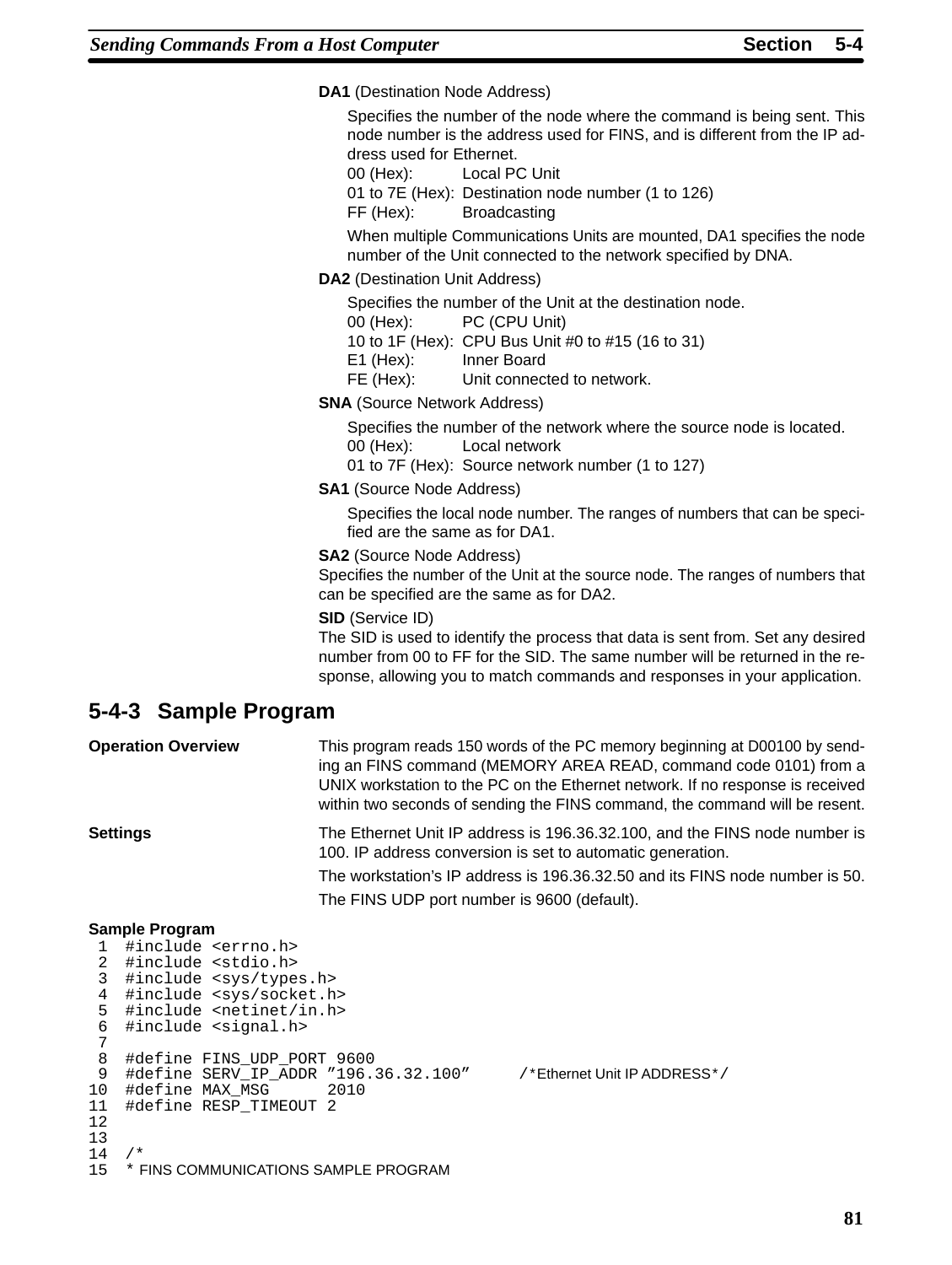```
16 */17 main(argc,argv)
18 int argc;
19 char *argv[];
\begin{matrix} 20 \\ 21 \end{matrix}int sockfd;
22 struct sockaddr in, ws addr, cv addr;
23 char fins_cmnd[MAX_MSG],fins_resp[MAX_MSG];
24 int sendlen,recvlen,addrlen;<br>25 char sid=0;
         char side0;26 extern recv_fail();
27
28 /*GENERATE UDP SOCKET*/
29 if((sockfd=socket(AF_INET,SOCK_DGRAM,0))<0)
30 err_exit("can't open datagram socket");
31<br>3232 /*ALLOCATE IP ADDRESS AND PORT # TO SOCKET*/<br>33 bzero ((char*)&ws_addr, sizeof(ws_addr));
         bzero((char*)&ws_addr,sizeof(ws_addr));
34 ws_addr.sin_family=AF_INET;
35 ws_addr.sin_addr.s_addr=htonl(INADDR_ANY);
36 ws_addr.sin_port=htons(FINS_UDP_PORT);
         37 if(bind(sockfd,(struct sockaddr*)&ws_addr,sizeof(ws_addr))<0)
38 err_exit("can't bind local address");
39
40 /*
41 *GENERATE MEMORY AREA READ COMMAND
42 *(READ 150 WORDS FROM D00100.)
43 /*<br>44 fii
         fins\_cmd[0]=0x80; /*ICF*/
45 fins_cmnd[1]=0x00; /*RSV*/
46 fins_cmnd[2]=0 \times 02;47 fins_cmnd[3]=0x01; /*DNA*/
48 fins_cmnd[4]=0x64; /*DA1*/ /*Ethernet Unit FINS NODE NUMBER*/
49 fins_cmnd[5]=0x00; /*DA2*/
50 fins_cmnd[6]=0x01; /*SNA*/<br>51 fins_cmnd[7]=0x32; /*SA1*/
                                         /*WS FINS NODE NUMBER*/
52 fins cmnd[8]=0x00; /*SA2*/
53 fins_cmnd[9]=++sid; /*SID*/
54 fins_cmnd[10]=0x01; /*MRC*/
55 fins_cmnd[11]=0x01; /*SRC*/<br>56 fins cmnd[12]=0x82; /*VARIAE
         56 fins_cmnd[12]=0x82; /*VARIABLE TYPE: DM*/
57 fins_cmnd[13]=0x00; /*READ START ADDRESS: 100*/
         fins_cmnd[14]=0x64;59 fins_cmnd[15]=0x00;
60 fins_cmnd[16]=0x00; /*WORDS READ: 150*/
61 fins_cmnd[17]=0x96;
62
63
64 /*SEND FINS COMMAND*/
65 bzero((char*)&cv_addr,sizeof(cv_addr));
66 cv_addr.sin_family=AF_INET;
67 cv_addr.sin_addr.s_addr=inet_addr(SERV_IP_ADDR);
68 cv_addr.sin_port=htons(FINS_UDP_PORT);
69<br>70
         singnal((SIGALRM,recv fail);
71
72 CMND_SEND:<br>73 sendl
73 sendlen = 18;<br>74 if(sendto(soc
         if(sendto(sockfd,fins_cmnd,sendlen,0,&cv_addr,sizeof(cv_addr))
         ==sendlen){
75 alarm(RESP_TIMEOUT); /*START RESPONSE MONITOR TIMER*/
76 printf("send length %d¥n",sendlen);
77 {
78 else{
               err_exit("send error");
80 }
81
82 /*RECEIVE FINS RESPONSE*/
```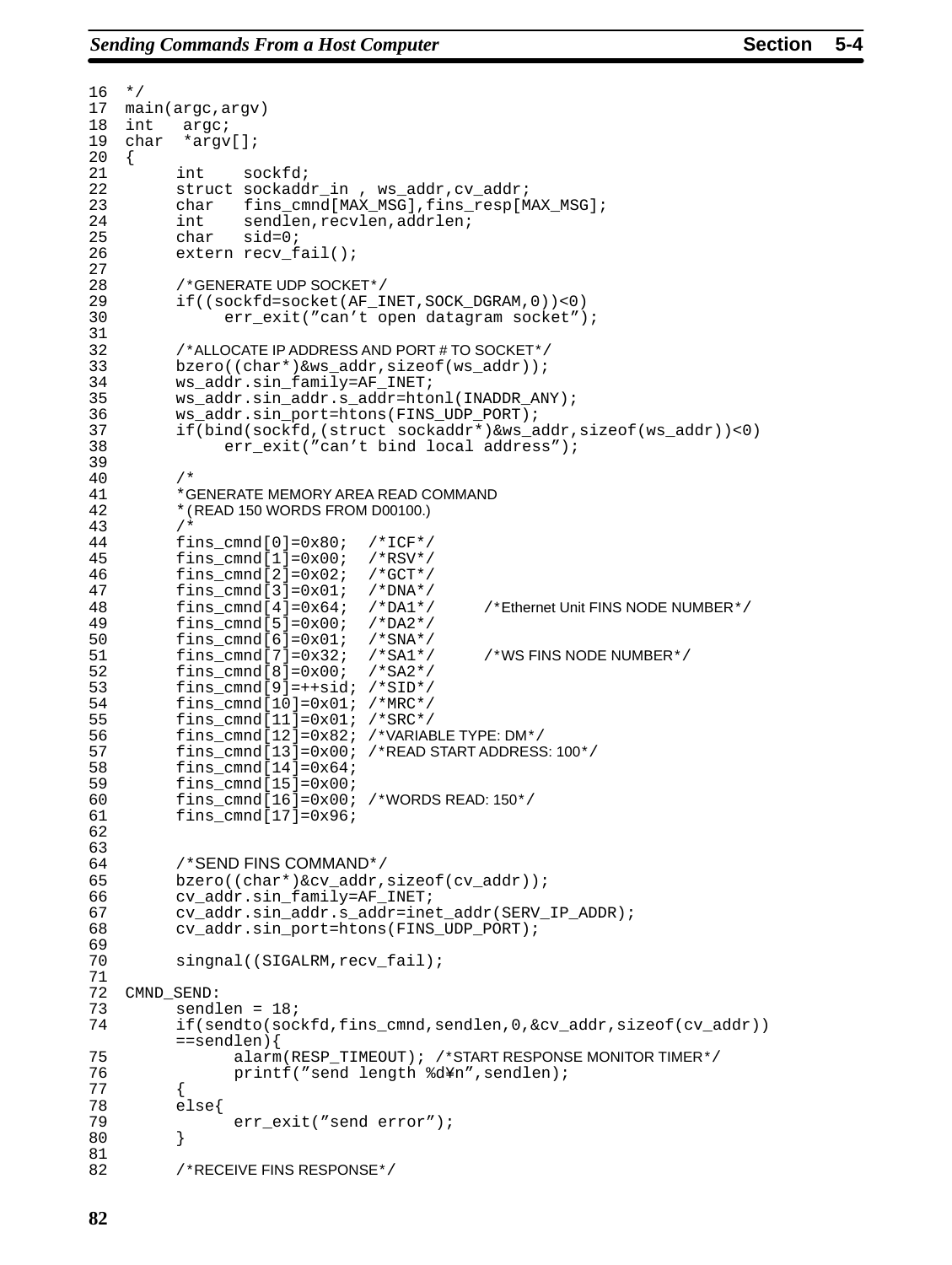```
83 if((recvlen = recvfrom(sockfd,fins_resp,MAX_MSG,0,&cv_addr,&addrlen))
          < 0) {
84 if(errno == EINTR)<br>85 anto CMND SE
85 goto CMND_SEND; /*RE-SEND FINS COMMAND*/<br>86 err exit("receive error");
                 err_exit("receive error");
87 }
88 else{
89 alarm(0); /*STOP RESPONSE MONITOR TIMER*/<br>90 printf("recy length %d\im", recylen);
90 printf("recv length %d¥n", recvlen);<br>91 if(recvlen<14) /*ILLEGAL RESPONSE LEN
91 if(recvlen<14) /*ILLEGAL RESPONSE LENGTH CHECK*/<br>92 err exit("FINS length error");
                        err_exit("FINS length error");
93 if((fins_cmnd[3]!=fins_resp[6])||(fins_cmnd[4]!=fins_resp[7])
94 ||(fins_cmnd[5]!=fins_resp[8])){ /*DESTINATION ADDRESS CHECK*/
                        err_exit("illegal source address error");
96 }
97 if(fins_cmnd[9]!=fins_resp[9]) /*SID CHECK*/<br>98 err exit("illegal SID error");
          err_exit("illegal SID error");<br>}
99 }
100
101<br>102
          /*CLOSE SOCKET*/
103 close(sockfd);
104 }
105 /*
106 * ERROR PROCESSING FUNCTIONS
107 */
108 err_exit(err_msg)
109 char *err msg;
110 {
111 printf("client: %s %x¥n", err_msg, errno);<br>112 exit(1);
          exit(1);113 }
114
115 /*
116 *SIGNAL CAPTURE FUNCTIONS
117 */
118 recv_fail()
119 {
120 printf("response timeout error ¥n");
121 }
```
## **5-4-4 Delays for Accessing PC Memory**

The time for the response to be received after a remote node on the Ethernet network sends a memory area read or write command to a PC can be calculated using the following formula. This time does not take network transmission delays into account, so it may be extended under some operating conditions.

Write command delay time (ms) =

Remote node communications processing time  $+4+(0.011)x$  number of words written) + CPU cycle time + CPU data set processing time

Read command delay time (ms) =

Remote node communications processing time  $+ 8 + (0.011 \times$  number of words read) + CPU cycle time + CPU data read processing time

- **Note** 1. The transfer time may exceed the calculated value due to the actual operating environment. Factors affecting the transfer time are network traffic, the window size of each node, Ethernet Unit traffic (e.g., socket services, FTP server communications, etc.), and the system configuration.
	- 2. The CPU data set processing time is the standard when the peripheral service time is set in the CPU Unit System Setup to the default of 4%. As this value is increased, the processing time is shortened.

This example shows the calculations for a host computer sending a write command for 256 words to the PC. The standard for the maximum transfer delay time is as follows when the PC's CPU cycle time is 10 ms. **Example**